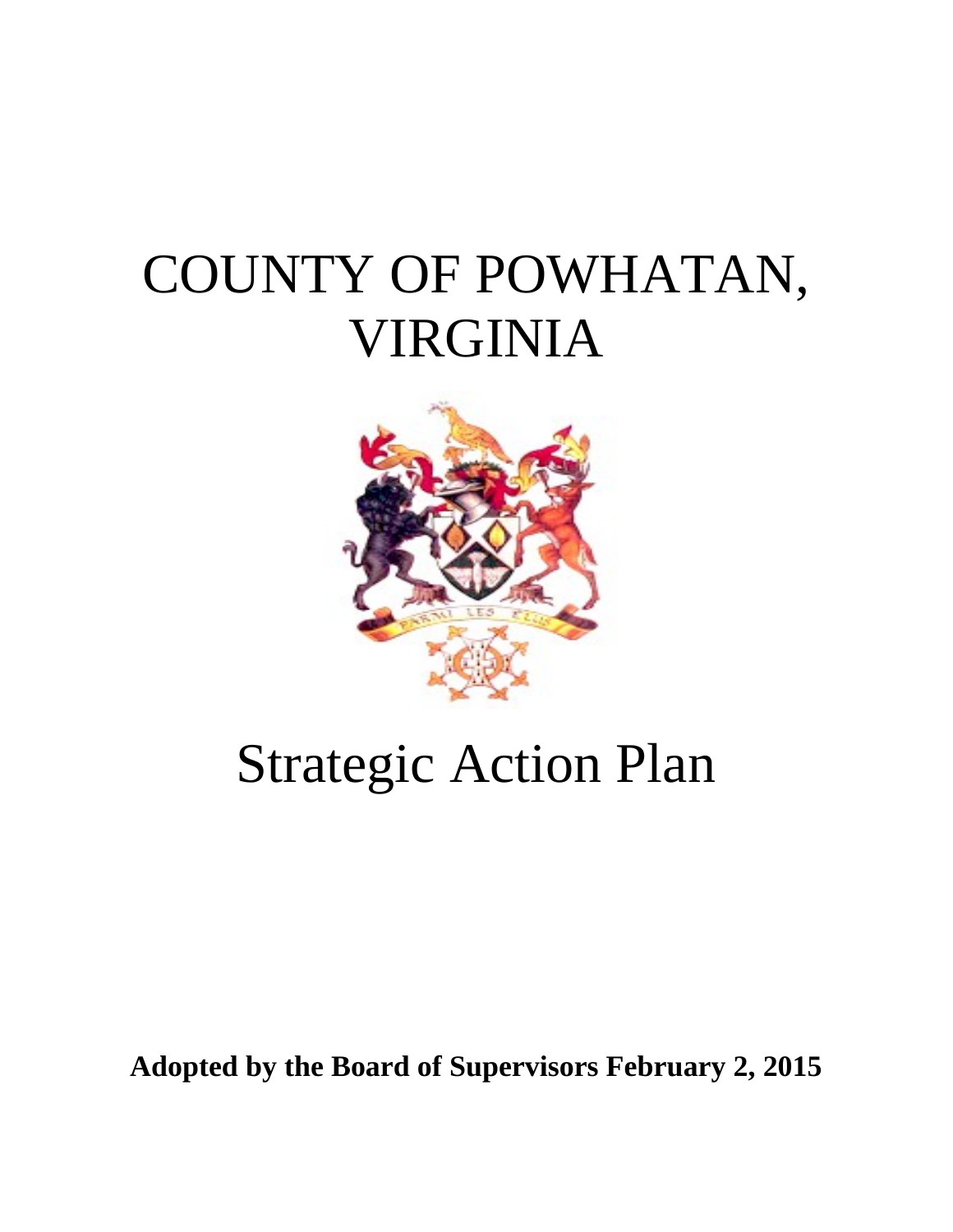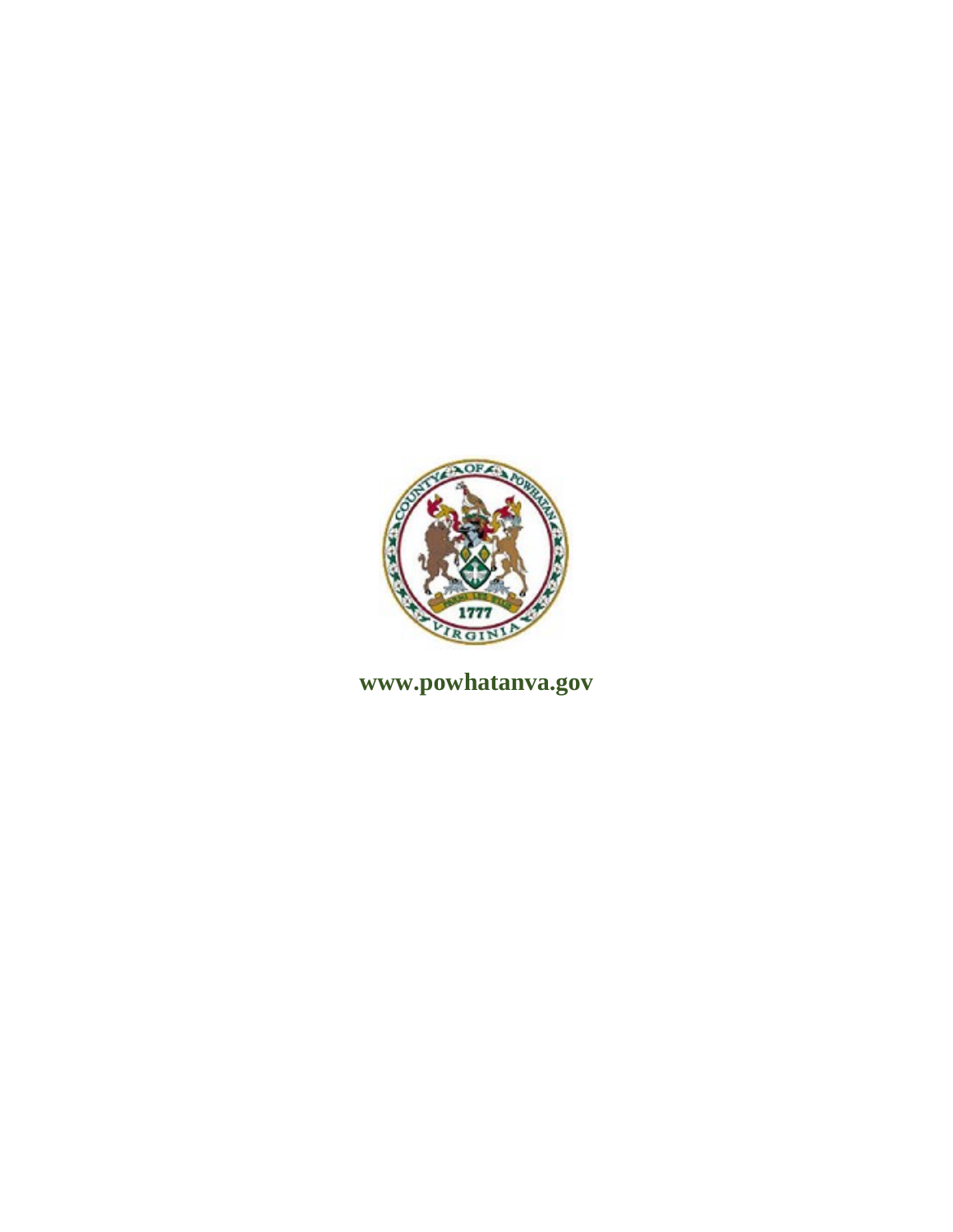### TABLE OF CONTENTS

| <b>Implementation Steps for Three-Year Priorities</b> |  |
|-------------------------------------------------------|--|
|                                                       |  |
|                                                       |  |
|                                                       |  |
|                                                       |  |
|                                                       |  |
|                                                       |  |
|                                                       |  |
|                                                       |  |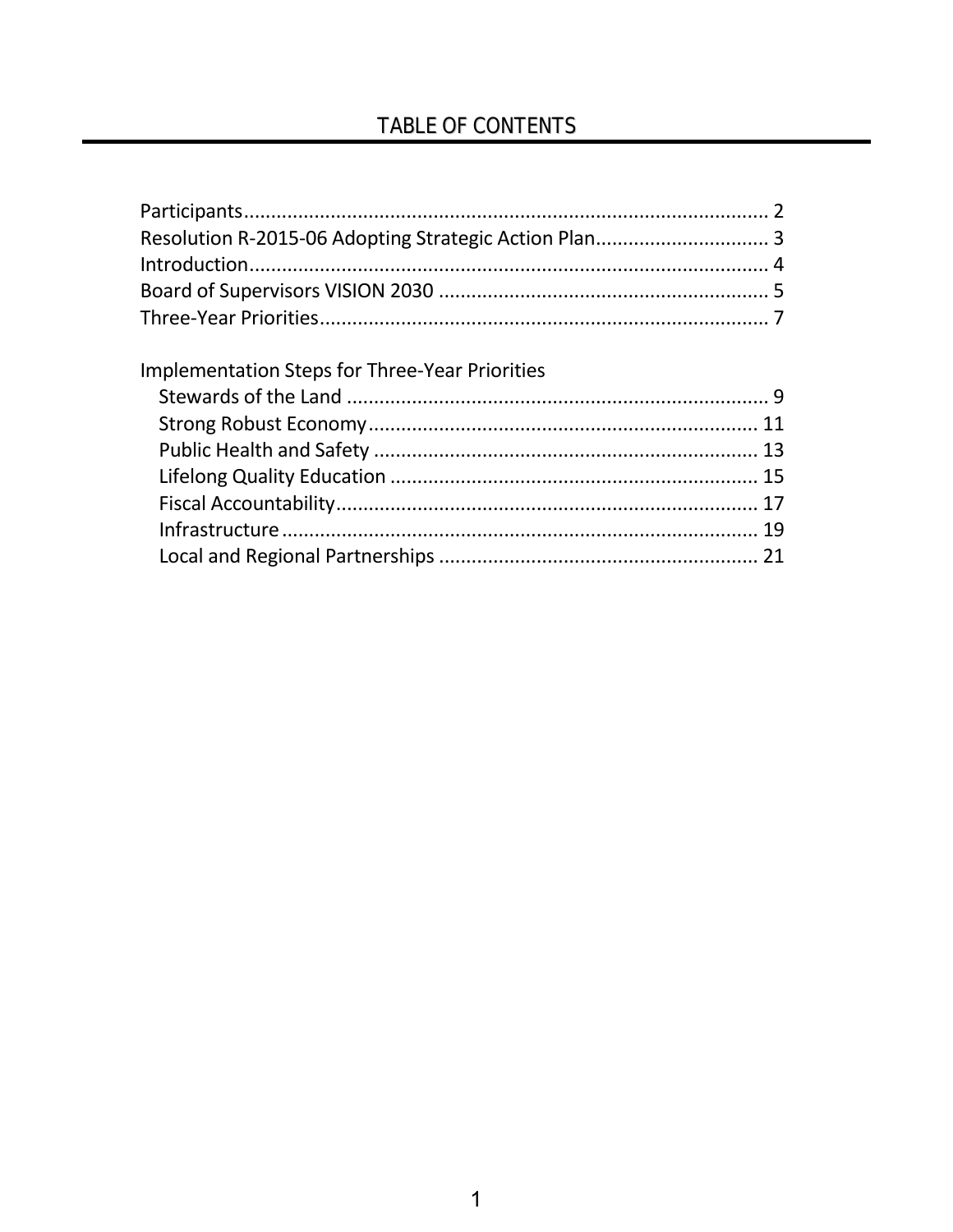### Board of Supervisors

### Constitutional Officers

### County Staff

| Community Development Admin Associate  Brigid Lanzillotti         |                  |
|-------------------------------------------------------------------|------------------|
|                                                                   |                  |
|                                                                   |                  |
|                                                                   | Chris Rapp       |
|                                                                   |                  |
|                                                                   |                  |
|                                                                   | Mary Anne Woodel |
|                                                                   |                  |
|                                                                   |                  |
|                                                                   |                  |
| Deputy Coordinator of Emergency Management Floyd E. Greene        |                  |
|                                                                   |                  |
|                                                                   |                  |
|                                                                   |                  |
|                                                                   |                  |
|                                                                   |                  |
|                                                                   |                  |
|                                                                   |                  |
| Extension Agent, 4-H Youth Development Cathy Howland              |                  |
| Extension Agent, Agriculture and Natural Resources Rachael Grosse |                  |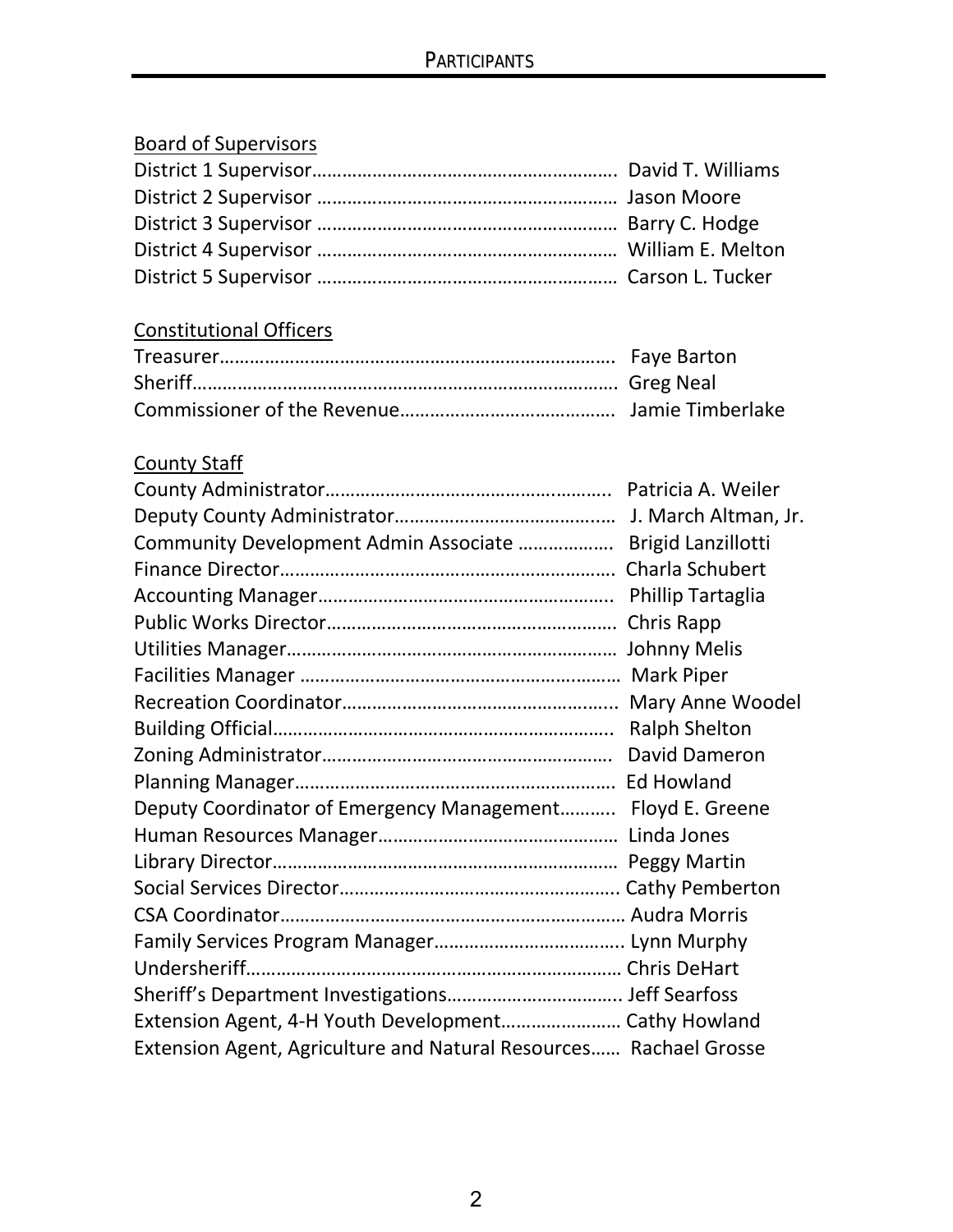### RESOLUTION

#### ADOPTING THE POWHATAN COUNTY STRATEGIC ACTION PLAN

WHEREAS, the Powhatan County Board of Supervisors defined their strategic direction for Powhatan County at a workshop held July 10 through 12, 2014 at the Powhatan Public Library; and

WHEREAS, the Board developed their future vision of the County - VISION 2030 and drafted priorities for the next three years to move the County towards accomplishing VISION 2030; and

WHEREAS, the Board directed County Administration to develop a strategic action plan using VISION 2030 and the DRAFT 3-YEAR PRIORITIES; and

WHEREAS, County staff met on October 14 and 15, 2014 and revised, expanded and regrouped the DRAFT 3-YEAR PRIORITIES to enable a comprehensive manageable effort to address them and developed a detailed action plan to achieve each of the 3-YEAR PRIORITIES; and

WHEREAS, the Strategic Action Plan contains target completion dates set by Staff and the Board understands and agrees that, the document is a PLAN only and therefore this resolution is not subject to amendment in the event certain target completion dates are not met.

NOW, THEREFORE, BE IT RESOLVED that the Powhatan County Board of Supervisors hereby adopts the Powhatan County Strategic Action Plan dated February 2, 2015, a copy of which is attached hereto.

ADOPTED BY THE POWHATAN COUNTY BOARD OF SUPERVISORS ON FEBRUARY 2, 2015.

William E. Melton, Chairman **Powhatan County Board of Supervisors** 

ATTEST:

Patricia A. Weiler, Clerk Powhatan County Board of Supervisors

Recorded Vote:

| David T. Williams | Aye |
|-------------------|-----|
| Jason Moore       | Aye |
| Barry C. Hodge    | Aye |
| William E. Melton | Aye |
| Carson L. Tucker  | Aye |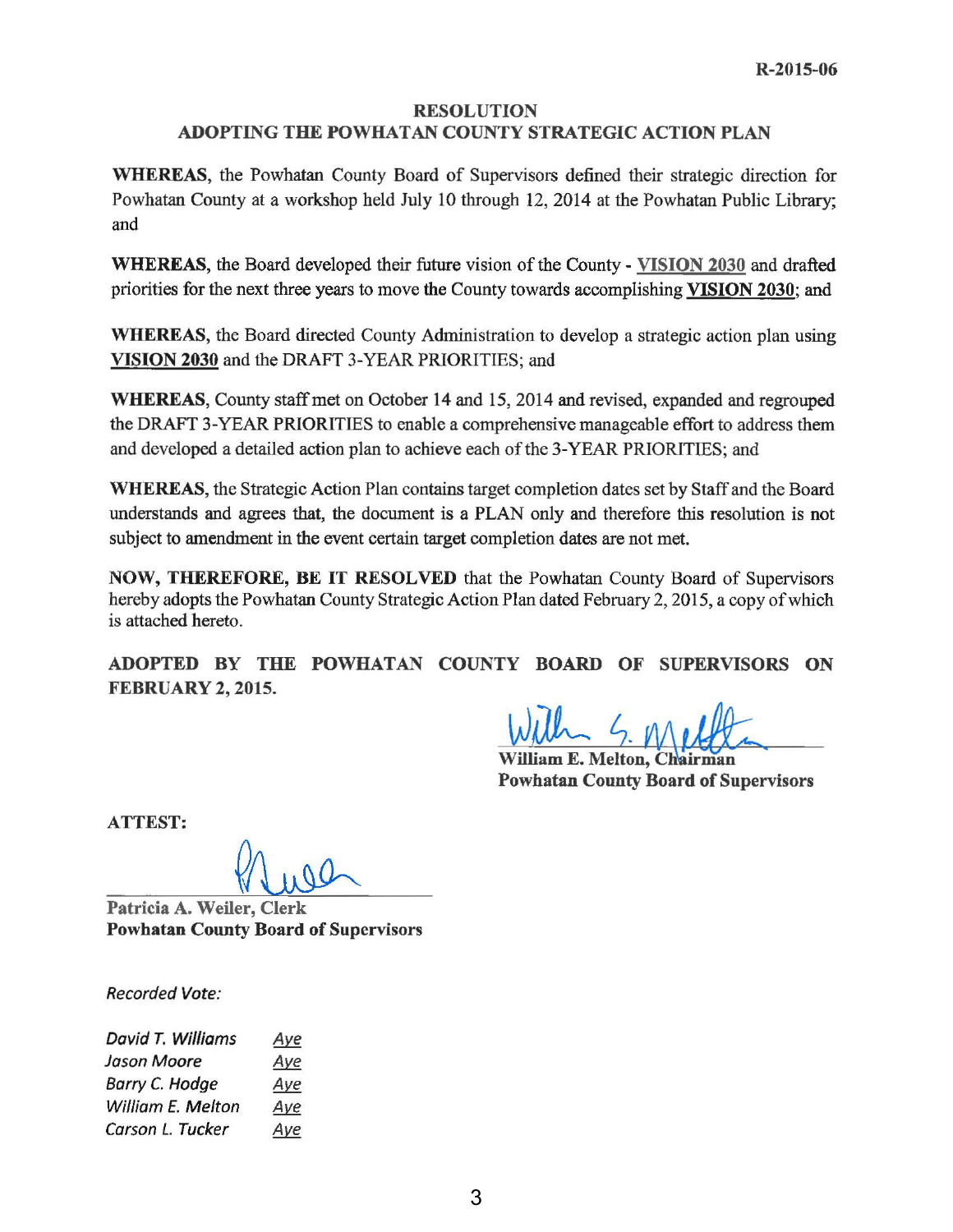#### **POWHATAN COUNTY STRATEGIC ACTION PLAN**

#### **INTRODUCTION**

The Board of County Supervisors (Board) defined their strategic direction for Powhatan County (County) at a workshop held July 10 through 12, 2014 at the Powhatan Public Library. The Board developed their future vision of the County - **VISION 2030** and drafted priorities for the next three years (**DRAFT 3-YEAR PRIORITIES**) to move the County towards accomplishing **VISION 2030**.

County Administration was directed to develop a strategic action plan using **VISION 2030** and the **DRAFT 3-YEAR PRIORITIES.** County staff members (staff) met on October 14 and 15, 2014 at the Huguenot Public Safety Building. In addition to completing an environmental scan of the County, staff developed an understanding of the process used by the Board to develop the vision and identify priorities. Staff revised, expanded and regrouped the **DRAFT 3-YEAR PRIORITIES** to enable a comprehensive manageable effort to address them. Staff then developed a detailed action implementation steps to achieve each of the **THREE-YEAR PRIORITIES**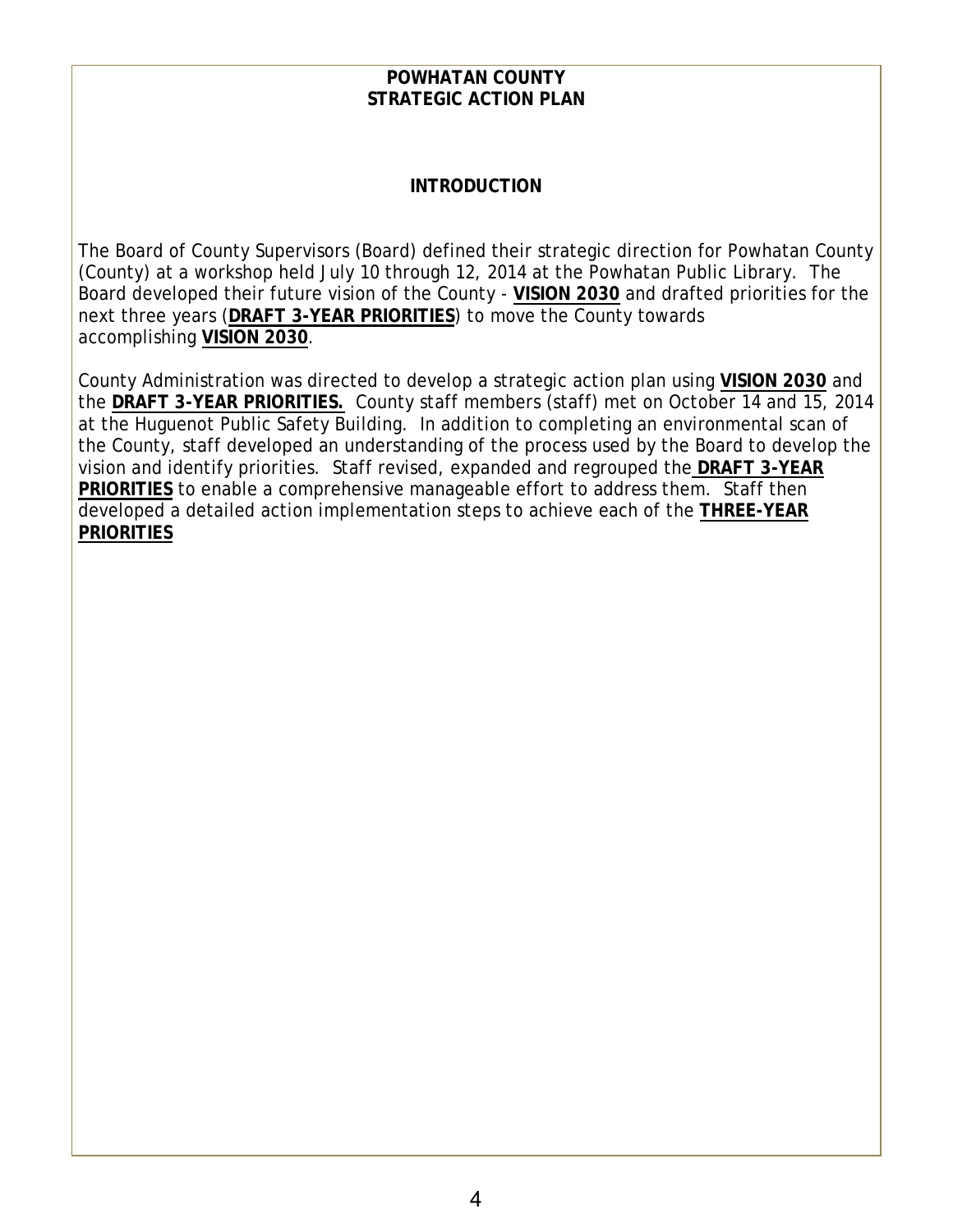

#### **Powhatan County Board of Supervisors Vision 2030 Adopted July 21, 2014**

Our local government provides an attainable quality of life for a diverse citizenry. Our commitment to rural character and a quality education system, along with excellent public safety, health, and human service professionals provides the climate that enables our residents to achieve their aspirations. Our transparent and responsible decisions enable this future to unfold purposefully.

The Board sets standards, holds true to its intentions, and embraces accountability by focusing on the following:

#### **Stewards of the Land**

Powhatan County is a vibrant rural community that protects, preserves and encourages the responsible use of its natural resources to ensure a strong sense of place where residents enjoy open space, farming, and superior outdoor recreational opportunities.

#### **Strong, Robust Economy**

Powhatan County is a pro-business community that utilizes all available tools to attract investment and create jobs to encourage a robust, diverse economy that meets the needs of our citizens while maintaining our rural character.

#### **Public Health and Safety**

As a community, we recognize the fundamental truth that all public good flows from public order and safety for all citizens. This manifests itself in suitable health care, courteous public safety officials, quick responses to dangers to public health and safety, and ongoing responsiveness to the human service needs of our diverse population.

#### **Lifelong Quality Education**

An educated citizenry is the foundation of democratic government. We have a quality educational system that produces thoughtful, inquisitive, and productive graduates. Our system is transparent, accountable to the community, and implements cutting edge ideas that improve quality, cost-effectiveness, and relevancy to the job market.

#### **Fiscal Accountability**

Powhatan County is a fiscally responsible, transparent, and accountable community.

#### **Infrastructure**

Powhatan County provides the necessary infrastructure which meets the current and future needs of the County and contributes to a sustainable community.

#### **Local and Regional Collaboration**

Through our local and regional partnerships, Powhatan County enhances the overall quality of life of its residents. These efforts save the taxpayer the expense of "carrying the burden alone" and expand the community's ability to benefit from the common effort.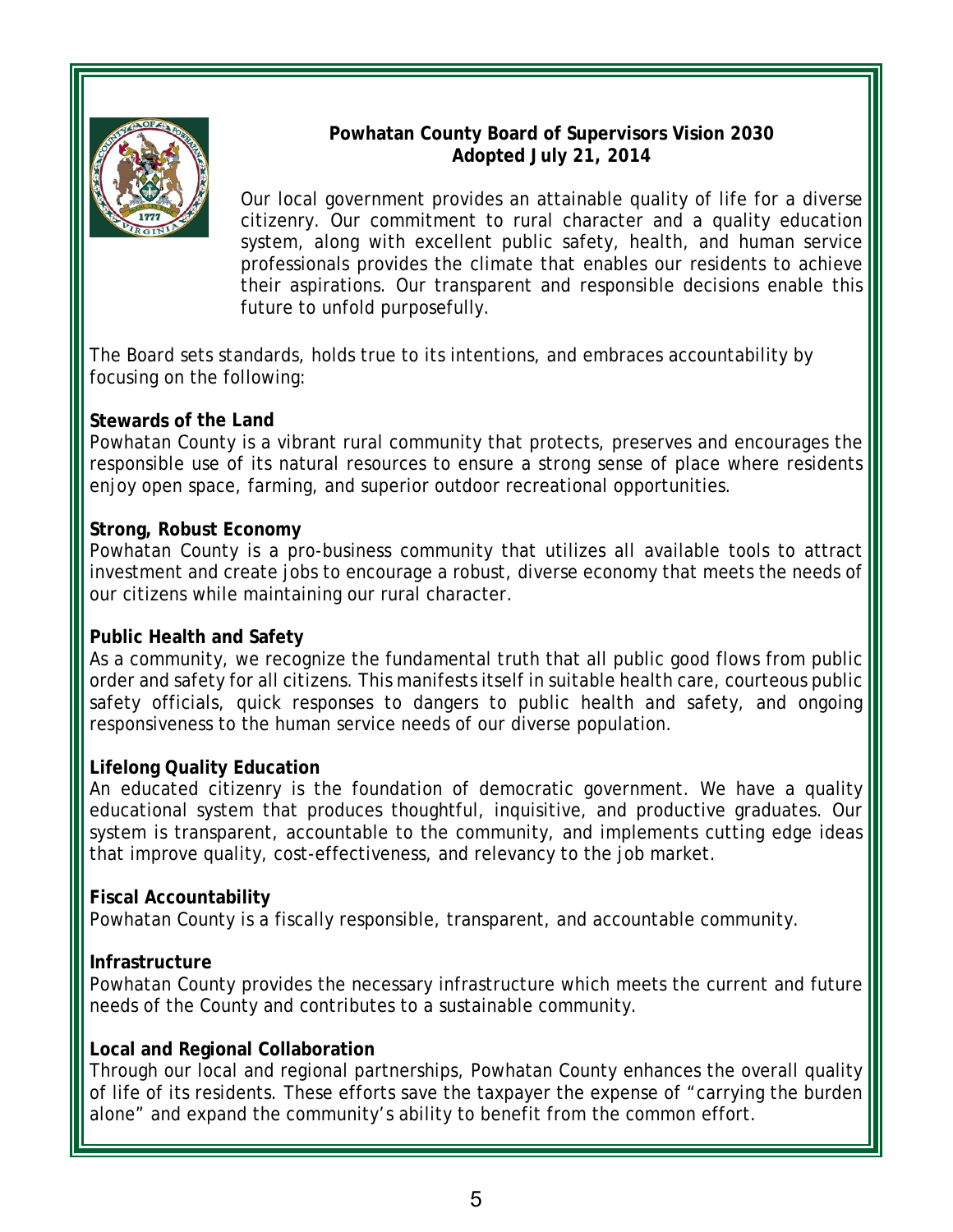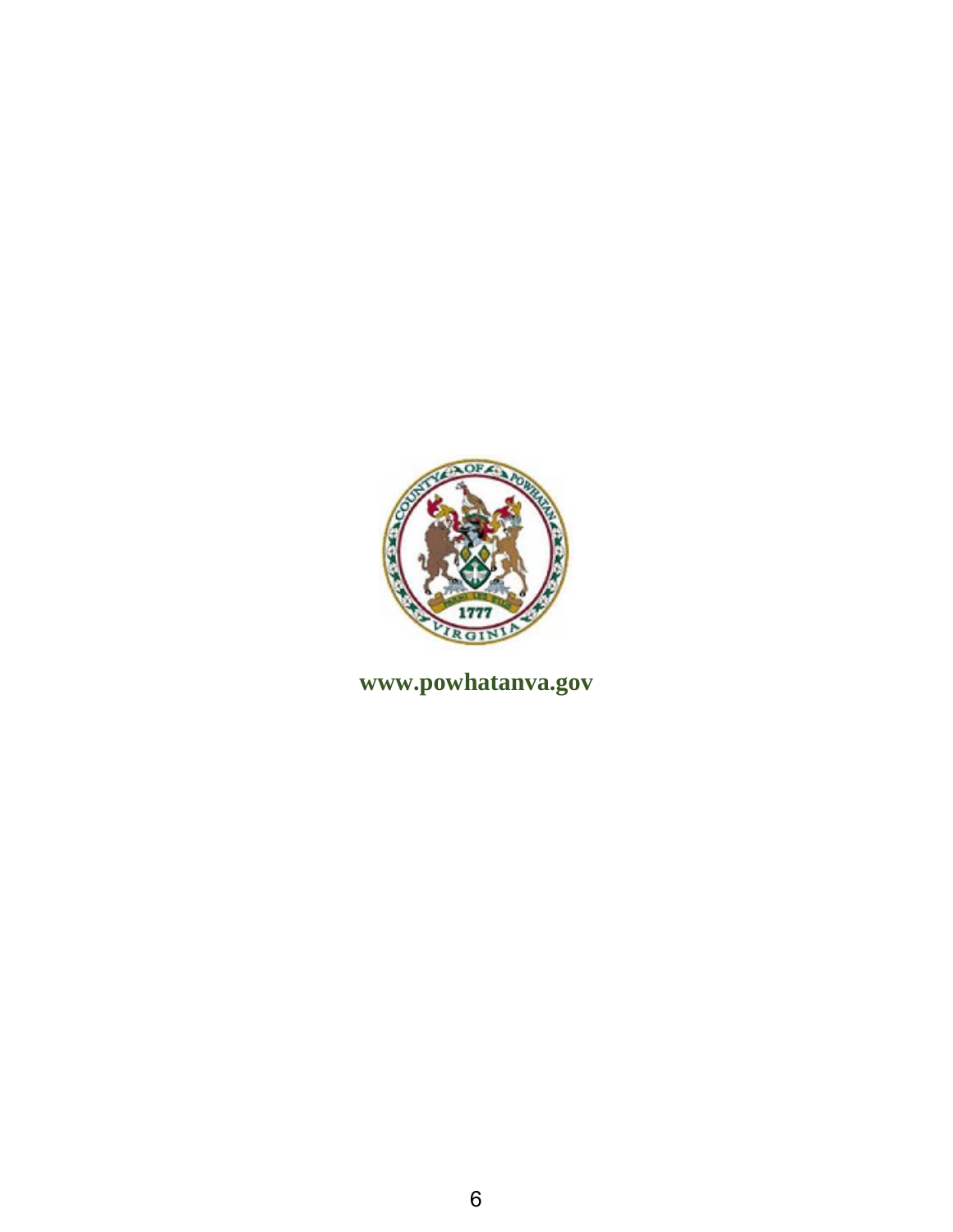#### **POWHATAN COUNTY STRATEGIC ACTION PLAN THREE-YEAR PRIORITIES**

*The Board of Supervisors (Board) has identified the three-year priorities considered most critical to advancing Vision 2030. Numbers are used for reference only and do not indicate importance.* 

| Stewards of the Land |                                                                                   |
|----------------------|-----------------------------------------------------------------------------------|
|                      | LD 1 $\vert$ Complete the zoning and subdivision ordinance updates                |
|                      | LD $2$ Update the Comprehensive Plan                                              |
|                      | LD $3$   Prepare for the County's responsibility to address stormwater management |

|                 | Strong, Robust Economy                                                                 |  |
|-----------------|----------------------------------------------------------------------------------------|--|
| EC 1            | Develop and implement an economic development plan, to include agri-business           |  |
|                 | EC 2   Redirect and reconstitute the E.D.A. to include a clear purpose and realignment |  |
|                 | with the Board's direction and the economic development plan                           |  |
| EC <sub>3</sub> | Locate or expand at least one major business during the next 3 years                   |  |
| EC 4            | Re-engineer the building inspection, planning and zoning processes to be more          |  |
|                 | efficient and business friendly                                                        |  |

|                 | <b>Public Health and Safety</b>                                                      |
|-----------------|--------------------------------------------------------------------------------------|
| HS <sub>1</sub> | Structure the new fire/EMS/emergency management department                           |
|                 | HS 2   Transfer the responsibility for emergency communications to the County        |
|                 | Administrator and relocate the E-911 Center                                          |
|                 | HS 3   Evaluate the future needs of our population and determine how best to respond |
|                 | so that they grow, develop and age healthfully                                       |
| HS <sub>4</sub> | Develop a recreation department and plan that addresses the needs of all             |
|                 | citizens                                                                             |

| <b>Lifelong Quality Education</b>                                                   |
|-------------------------------------------------------------------------------------|
| ED 1   Consider how future joint meetings with the School Board may be useful in    |
| achieving greater collaboration                                                     |
| ED 2   Determine the Board's role in a workforce development strategy that supports |
| the County's economic development plan                                              |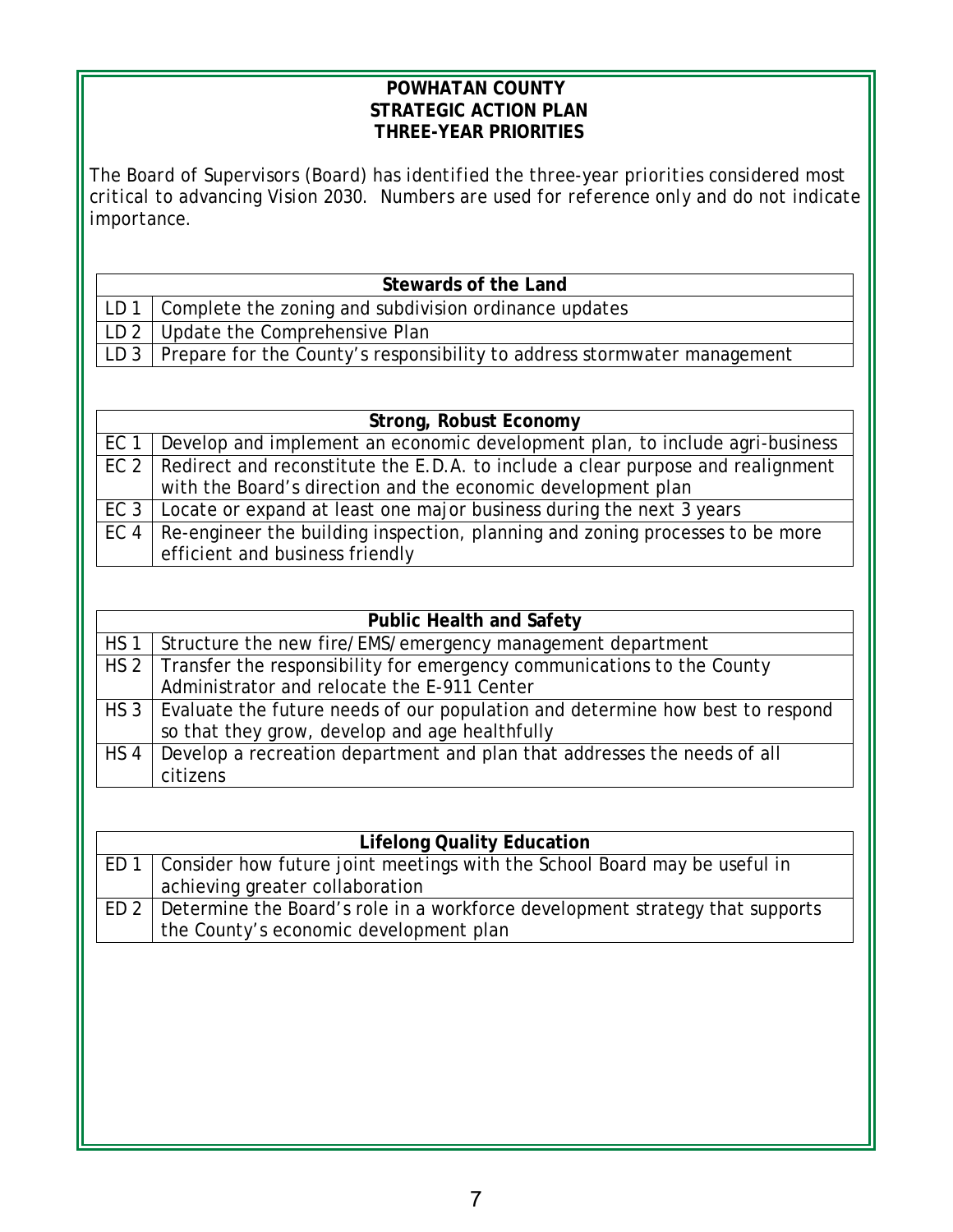#### **POWHATAN COUNTY STRATEGIC ACTION PLAN THREE-YEAR PRIORITIES**

*The Board of Supervisors (Board) has identified the three-year priorities considered most critical to advancing Vision 2030. Numbers are used for reference only and do not indicate importance.*

|                 | <b>Fiscal Accountability</b>                                                       |
|-----------------|------------------------------------------------------------------------------------|
| FA <sub>1</sub> | Develop and implement a performance-based budgeting approach that aligns the       |
|                 | budget with the priorities, goals, and objectives of the Board                     |
|                 | FA 2   Continue to examine, evaluate, and improve systems and processes to enhance |
|                 | and add to the effectiveness of government service delivery, transparency, and     |
|                 | accountability                                                                     |
| FA <sub>3</sub> | Review and update the County's financial policies, including school funding and    |
|                 | capital projects                                                                   |
| FA4             | Create an annual prioritized capital improvements plan and other capital           |
|                 | maintenance program with consistent viable funding sources                         |

|                 | <b>Infrastructure</b>                                                     |
|-----------------|---------------------------------------------------------------------------|
| IN <sub>1</sub> | Develop and adopt a utilities master plan                                 |
| IN <sub>2</sub> | Finalize the agreement for the Cobbs Creek Regional Reservoir             |
| IN <sub>3</sub> | Secure funding for the water tower to service County, Department of       |
|                 | <b>Corrections and Goochland County</b>                                   |
| IN <sub>4</sub> | Develop a communications infrastructure master plan for the public safety |
|                 | communications systems                                                    |
| IN <sub>5</sub> | Develop a transportation master plan                                      |
| IN <sub>6</sub> | Develop an IT/phone master plan for the County's internal systems         |
| IN <sub>7</sub> | Develop a broadband master plan                                           |

|                 | <b>Local and Regional Collaboration</b>                                       |  |
|-----------------|-------------------------------------------------------------------------------|--|
| RC <sub>1</sub> | Evaluate and ensure that the County has active participation in each          |  |
|                 | organization in which the Board determines we must play a valuable role (i.e. |  |
|                 | Workforce Alliance, RRPPC/MPO, Senior Connections, Reynolds Community         |  |
|                 | College, Monacan Soil and Water Conservation District, VACO, etc.)            |  |
| RC <sub>2</sub> | Continue to develop Board and staff relationships with regional partners      |  |
| RC <sub>3</sub> | Continue to build strong relationships with our legislative delegation        |  |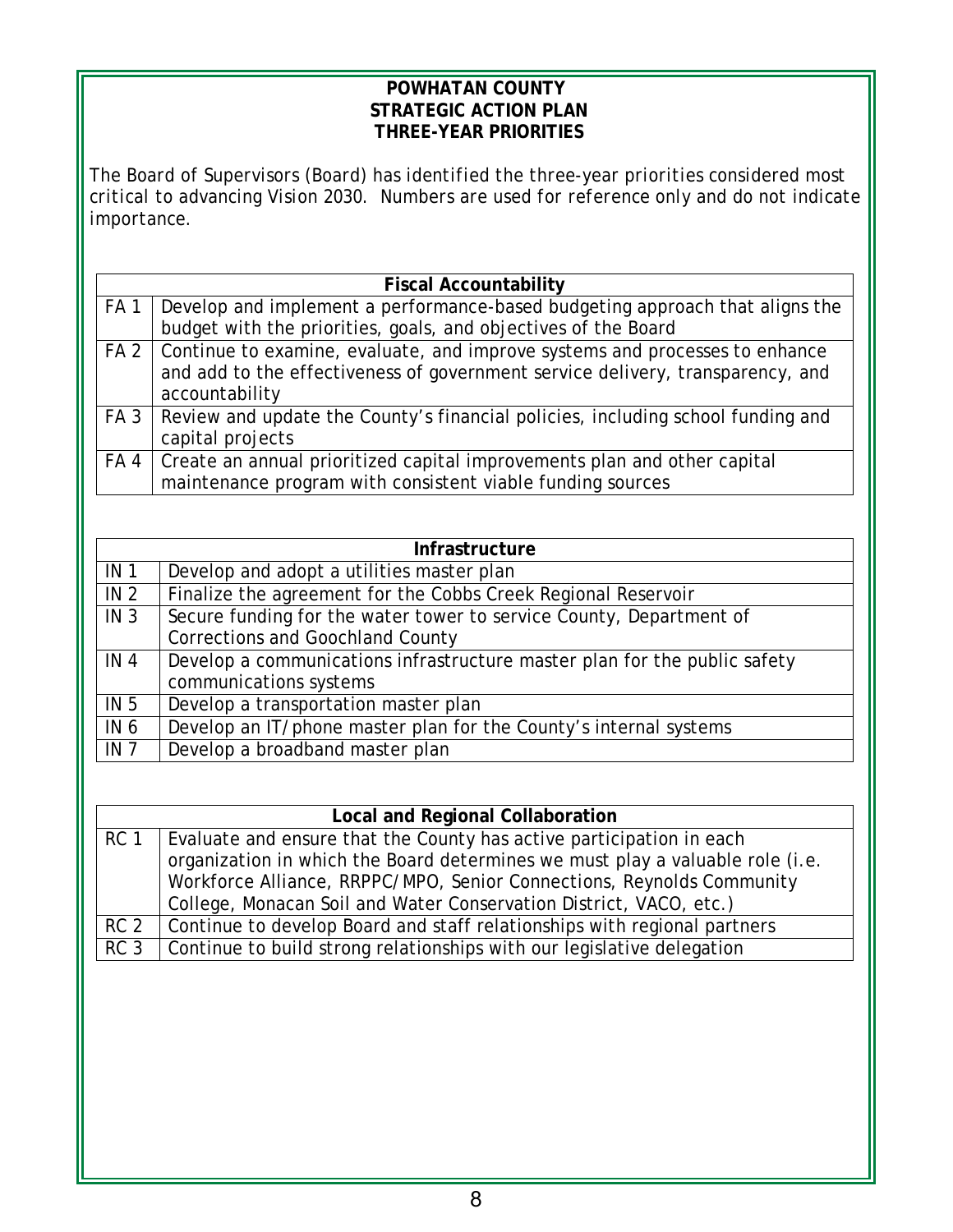#### **POWHATAN COUNTY STRATEGIC ACTION PLAN IMPLEMENTATION STEPS FOR THREE-YEAR PRIORITIES**

#### **STEWARDS OF THE LAND (LD)**

Powhatan County is a vibrant rural community that protects, preserves and encourages the responsible use of its natural resources to ensure a strong sense of place where residents enjoy open space, farming, and superior outdoor recreational opportunities.

#### **Priority LD 1: Complete the zoning and subdivision ordinance updates**

| Supporting Staff: Howland, Dameron, Lacheney, Wall<br>Champion: Altman |                                                                              |            |
|------------------------------------------------------------------------|------------------------------------------------------------------------------|------------|
|                                                                        |                                                                              | Target     |
| <b>Key Task/Activity</b>                                               |                                                                              | Date       |
| Zoning Ordinance update adopted by Board of Supervisors (BOS)          |                                                                              | $6 - 2014$ |
| Commence Subdivision Ordinance review<br>2.                            |                                                                              | 5-2014     |
|                                                                        | 3. Hold Planning Commission (PC) public hearing and recommend PC approval of | 9-2014     |
| <b>Subdivision Ordinance</b>                                           |                                                                              |            |
| 4. Conduct a workshop with BOS                                         |                                                                              | 11-2014    |
| 5. Hold BOS public hearing                                             |                                                                              | 12-2014    |
| Hold BOS workshop on Subdivision Ordinance<br>6.                       |                                                                              | 2-2015     |
| 7. Hold BOS public hearing and recommend BOS adoption                  |                                                                              | $3 - 2015$ |
| Implement new Subdivision Ordinance<br>8.                              |                                                                              | $3 - 2015$ |

#### **Priority LD 2: Update the Comprehensive Plan**

| Champion: Altman                                                                  | Supporting Staff: Howland, Dameron, Stokes |            |
|-----------------------------------------------------------------------------------|--------------------------------------------|------------|
|                                                                                   |                                            | Target     |
| <b>Key Task/Activity</b>                                                          |                                            | Date       |
| 1. Conduct a workshop with BOS and PC to discuss the options of review or update, |                                            |            |
| the legal requirements and the BOS expectations                                   |                                            | 9-2015     |
| Develop tasks/activities based on BOS direction at the workshop                   |                                            | <b>TBD</b> |

#### **Priority LD 3: Prepare for the County's responsibility to address stormwater management**

Champion: Altman Supporting Staff: Public Works, GIS

|                                                                            | Target     |
|----------------------------------------------------------------------------|------------|
| <b>Key Task/Activity</b>                                                   | Date       |
| 1. Meet with representatives of other communities to review and discuss    |            |
| stormwater policies, ordinances, and implementation procedures             | 9-2015     |
| 2. Assess staff capabilities, needs, and resources                         | <b>TBD</b> |
| 3. Monitor State Code Regulations for potential changes                    | Ongoing    |
| 4. Complete inventory of stormwater BMPs and outfalls in County, including |            |
| drainage easements                                                         | 6/2016     |
| 5. Develop local policies and procedures and County Code amendments        | TBD        |
| 6. Conduct BOS workshop to discuss proposed stormwater management program  | TBD        |
| 7. Recommend BOS adopt program                                             | TBD        |
|                                                                            |            |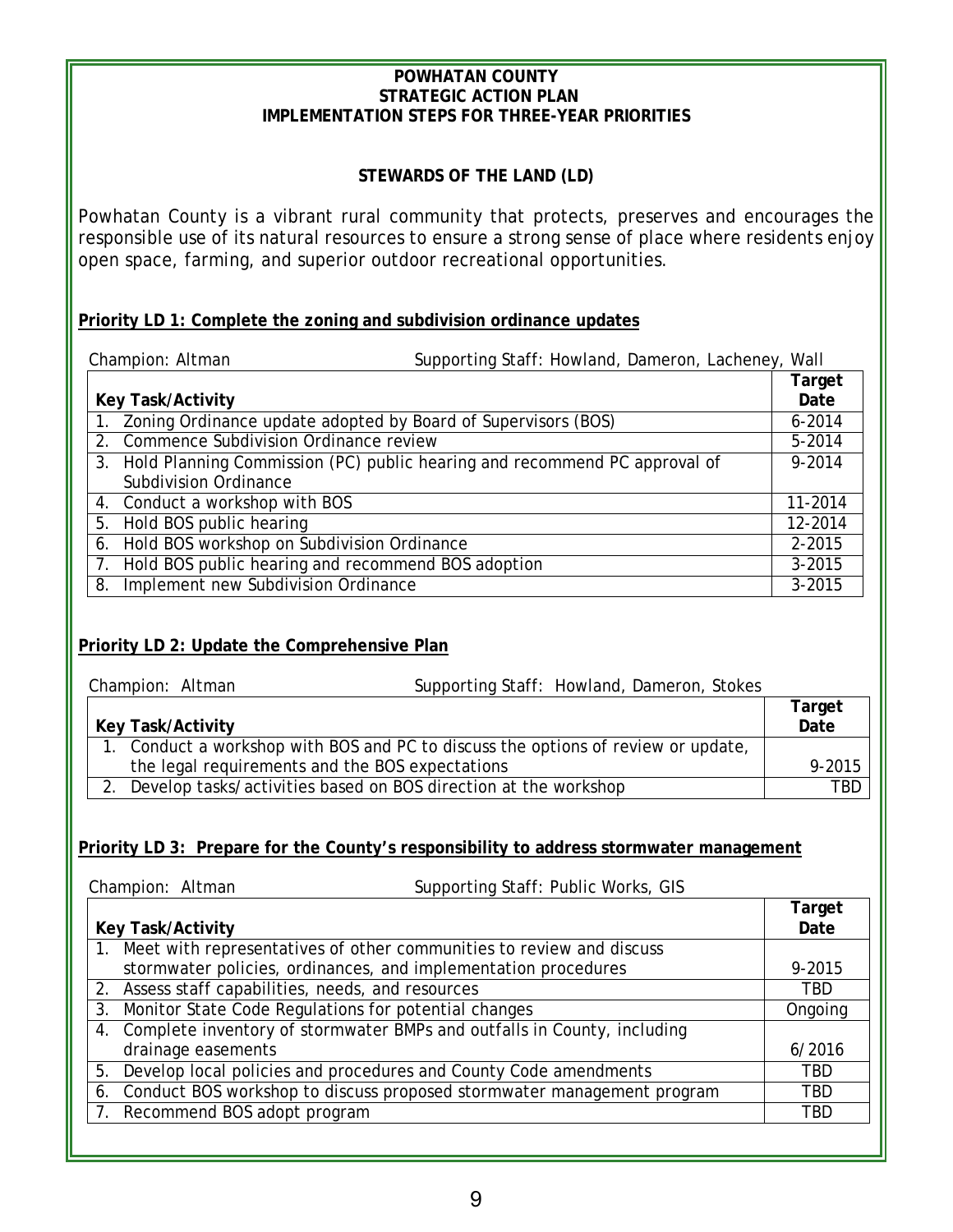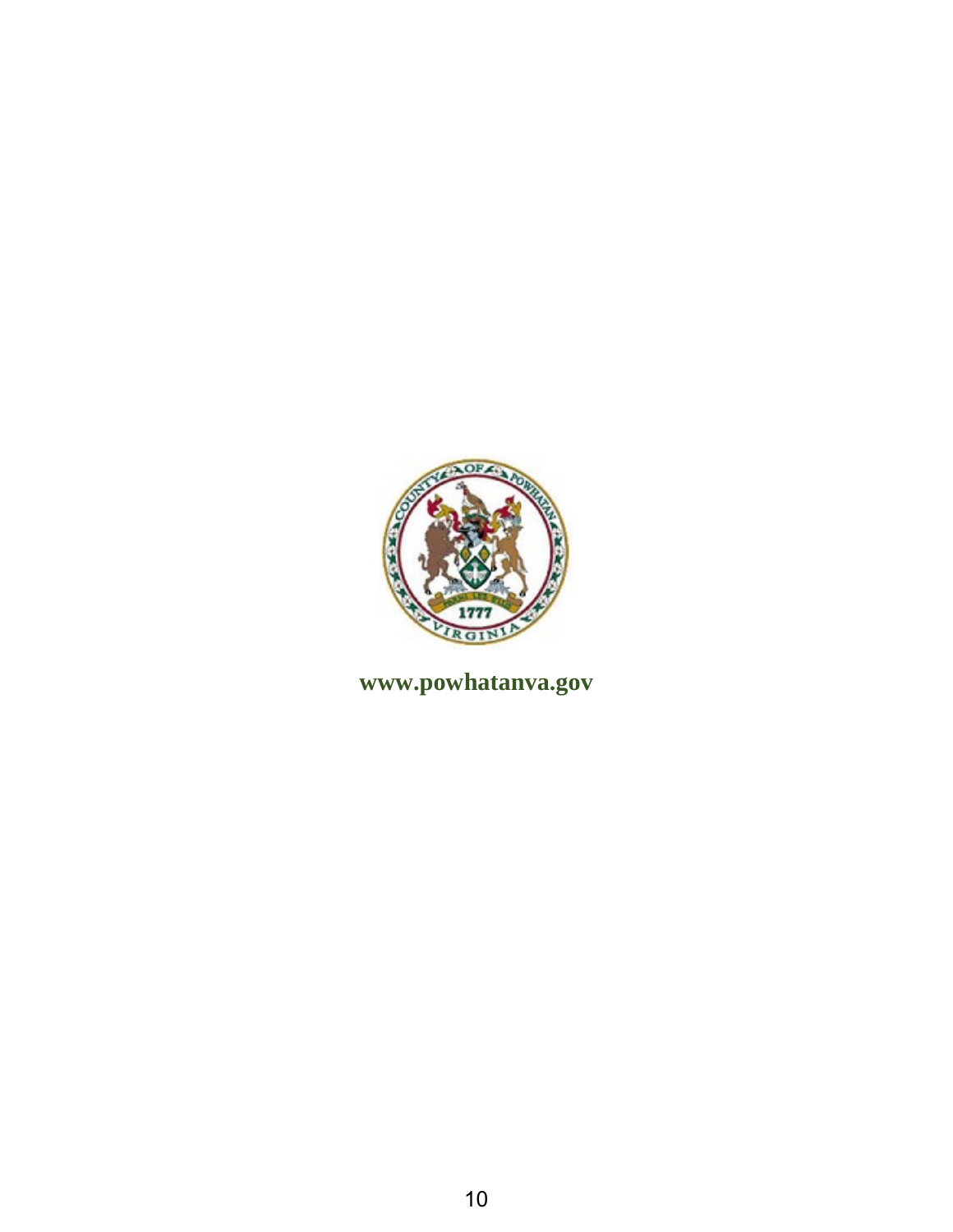#### **STRONG ROBUST ECONOMY (EC)**

Powhatan County is a pro-business community that utilizes all available tools to attract investment and create jobs to encourage a robust, diverse economy that meets the needs of our citizens while maintaining our rural character.

#### **Priority EC 1: Create and implement an economic development plan, to include agri-business**

|    | Supporting Staff: Weiler<br>Champion: Altman                           |            |
|----|------------------------------------------------------------------------|------------|
|    |                                                                        | Target     |
|    | <b>Key Task/Activity</b>                                               | Date       |
| 1. | BOS budgets and appropriates funding                                   | 10-2014    |
| 2. | Develop and issue RFP                                                  | 10-2014    |
| 3. | <b>Review RFP submittals</b>                                           | 12-2014    |
| 4. | Board approves contract and authorizes County Administrator to execute | 12-2014    |
| 5. | Begin plan development                                                 | $1 - 2015$ |
| 6. | Complete plan                                                          | 8-2015     |
| 7. | BOS adopts Economic Development Plan                                   | 9-2015     |
| 8. | Implement Economic Development Plan                                    | Ongoing    |

#### **Priority EC 2: Redirect and reconstitute the E.D.A. to include a clear purpose and realignment with the Board's direction and the economic development plan**

| Champion: Altman                                       | Supporting Staff: Weiler                                               |                |
|--------------------------------------------------------|------------------------------------------------------------------------|----------------|
| <b>Key Task/Activity</b>                               |                                                                        | Target<br>Date |
|                                                        | 1. Review EDAs within adjoining communities to learn of best practices | 8-2015         |
| 2. Develop new job description/charter for EDA members |                                                                        | 9-2015         |
|                                                        | 3. Solicit talent bank resumes of potential EDA candidates             | 11-2015        |
|                                                        | 4. Review resumes and recommend individuals for appointment to EDA     | 12-2015        |

#### **Priority EC 3: Locate or expand at least one major business during the next 3 years**

Champion: Altman Supporting Staff: Weiler **Key Task/Activity Target Date** 1. Develop and adopt Economic Development Plan (see EC 1) 9-2015 2. Identify sites for business development<br>
3. Create marketing materials and website<br>
9-2016 3. Create marketing materials and website 4. Market development sites to potential businesses and a state of congoing on proportional congoing 5. Get commitment from a new/expanded business 12-2018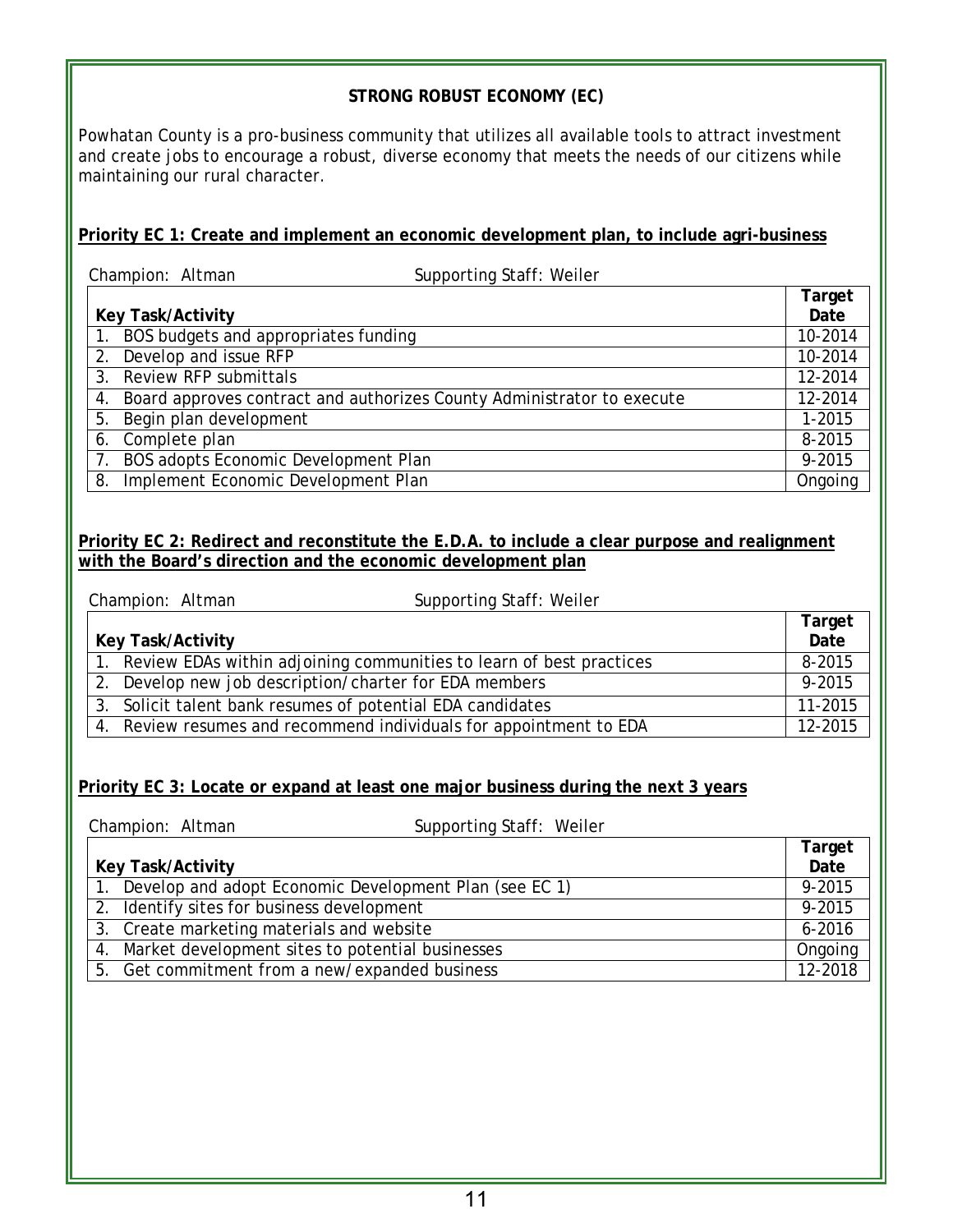#### **STRONG ROBUST ECONOMY (EC)**

#### **Priority EC4: Re-engineer the building inspection, planning, and zoning processes to be more efficient and business friendly**

| Supporting Staff: Planning/Building/Zoning/Public Works<br>Champion: Altman        |        |
|------------------------------------------------------------------------------------|--------|
|                                                                                    | Target |
| <b>Key Tasks/Activity</b>                                                          | Date   |
| 1. Meet with staff to discuss streamlining the plan review and building inspection | 9-2014 |
| process                                                                            |        |
| 2. Review processes with consultant and evaluate consultants recommendations       | 9-2015 |
| 3. Finalize and implement new processes                                            | 1-2016 |
| 4. Submit funding request for software to improve processes                        | 3-2016 |
| Select and purchase new software if funding is approved by BOS<br>5.               | 9-2016 |
| 6. Implement new software                                                          | 7-2017 |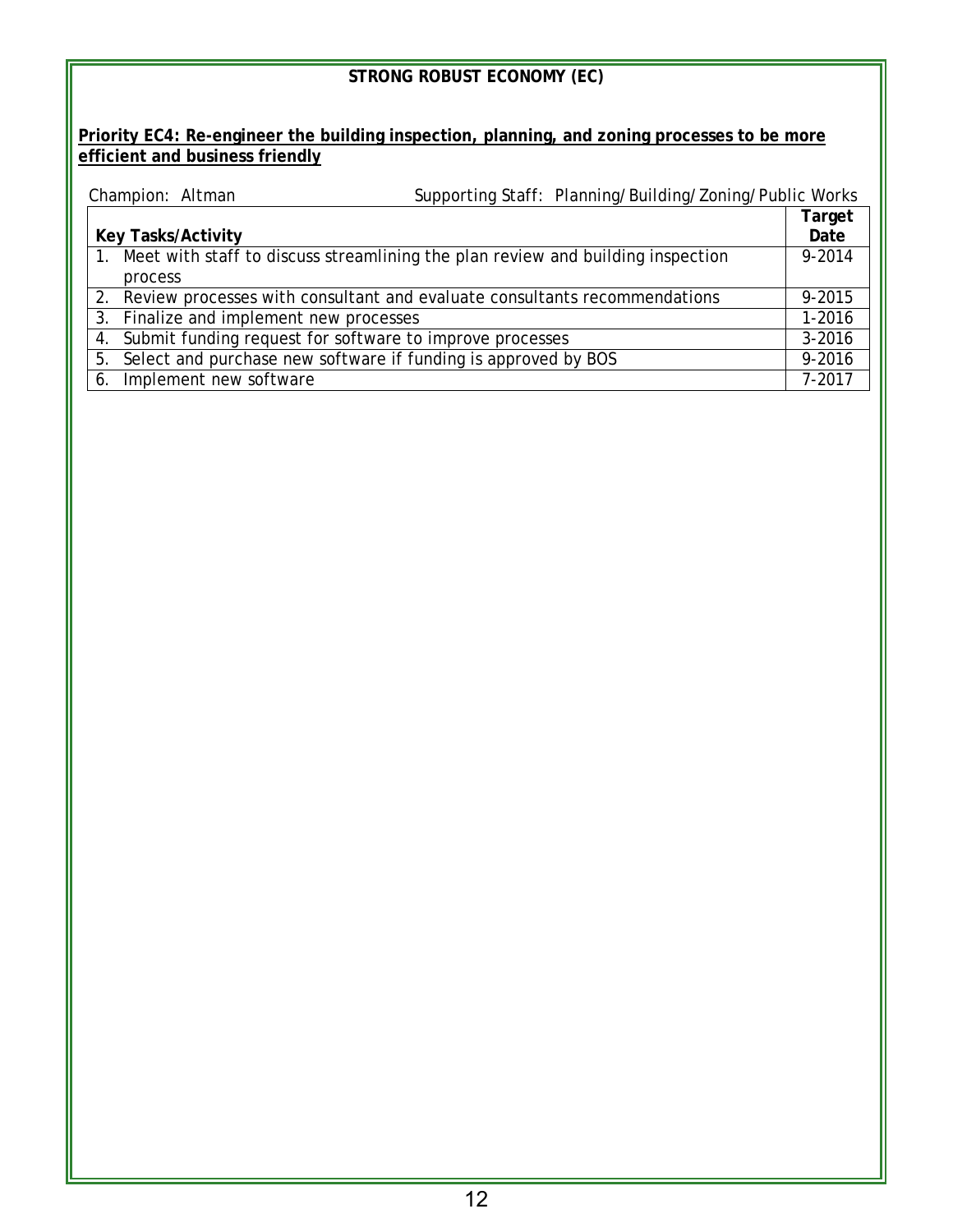#### **PUBLIC HEALTH AND SAFETY (HS)**

As a community, we recognize the fundamental truth that all public good flows from public order and safety for all citizens. This manifests itself in suitable health care, courteous public safety officials, quick responses to dangers to public health and safety, and ongoing responsiveness to the human service needs of our diverse population.

#### **Priority HS 1: Structure the new fire/EMS/emergency management department**

|    | Champion: Singer          | Supporting Staff: Weiler, Greene, Warner, Schoeffel                                  |            |
|----|---------------------------|--------------------------------------------------------------------------------------|------------|
|    |                           |                                                                                      | Target     |
|    | <b>Key Tasks/Activity</b> |                                                                                      | Date       |
|    |                           | 1. Gather input from Fire, Emergency Management and EMS community, volunteers,       | $5 - 2014$ |
|    |                           | and staff to determine roles and responsibilities of Fire & EMS Chief position       |            |
| 2. |                           | Write roles and responsibilities gathered from input into job description            | 7-2014     |
| 3. |                           | Advertise and interview for Fire and EMS Chief position                              | 9-2014     |
| 4. | Hire Fire & EMS Chief     |                                                                                      | 12-2014    |
| 5. |                           | Submit request to Virginia Department of Fire Program to conduct a study of          | 12-2014    |
|    |                           | Powhatan County's Fire and EMS services                                              |            |
|    |                           | 6. Revise Powhatan Code for BOS approved changes as recommended by Fire & EMS        |            |
|    | Chief                     |                                                                                      | 2-2015     |
| 7. |                           | Identify roles of current command structure of Fire/EMS/Emergency Management         | 2-2015     |
|    |                           | and analyze personnel needs based on current budget                                  |            |
|    |                           | 8. Recommend to the BOS changes to implement recommendations of Fire & EMS Chief     | 3-2015     |
|    |                           | on the command structure and personnel needs                                         |            |
|    |                           | 9. Present to the BOS the recommendations of the Virginia Department of Fire Program | 1-2016     |
|    | study                     |                                                                                      |            |
|    |                           | 10. Revise Powhatan Code for BOS approved changes as recommended by Virginia         | 3-2016     |
|    |                           | Department of Fire Program study                                                     |            |
|    |                           | 11. Collaborate with volunteers, contractors, and county staff to implement plan,    | 3-2016     |
|    | policies and procedures   |                                                                                      |            |

#### **Priority HS 2: Transfer the responsibility for emergency communications to the County Administrator and relocate the E-911 Center**

|    | Champion: Singer                                    | Supporting Staff: Sheriff, Greene                                                                                                                                       |                |
|----|-----------------------------------------------------|-------------------------------------------------------------------------------------------------------------------------------------------------------------------------|----------------|
|    | <b>Key Tasks/Activity</b>                           |                                                                                                                                                                         | Target<br>Date |
|    | need to transfer E-911 to carry out BOS direction   | 1. Engage in discussions between Sheriff and County Administrator to determine the                                                                                      | 1-2015         |
|    | officials as needed)                                | 2. Engage in collaborations among County Administrator, Fire & EMS Chief and the<br>Sheriff on implementation issues (acquire input, discuss pros and cons, briefing to | 1-2015         |
|    | identify a physical location for the E-911 function | 3. Identify the department to which the E-911 services function will report and                                                                                         | 12-2015        |
| 4. |                                                     | Present to the Board for approval of recommendations and funding for the location                                                                                       | $6 - 2016$     |
| 5. | no disruption of services                           | Develop a plan for relocation of E-911 center/new radio system to ensure there is                                                                                       | <b>TBD</b>     |
| 6. | services                                            | Oversee the relocation of the E-911 center to ensure there is no disruption of                                                                                          | <b>TBD</b>     |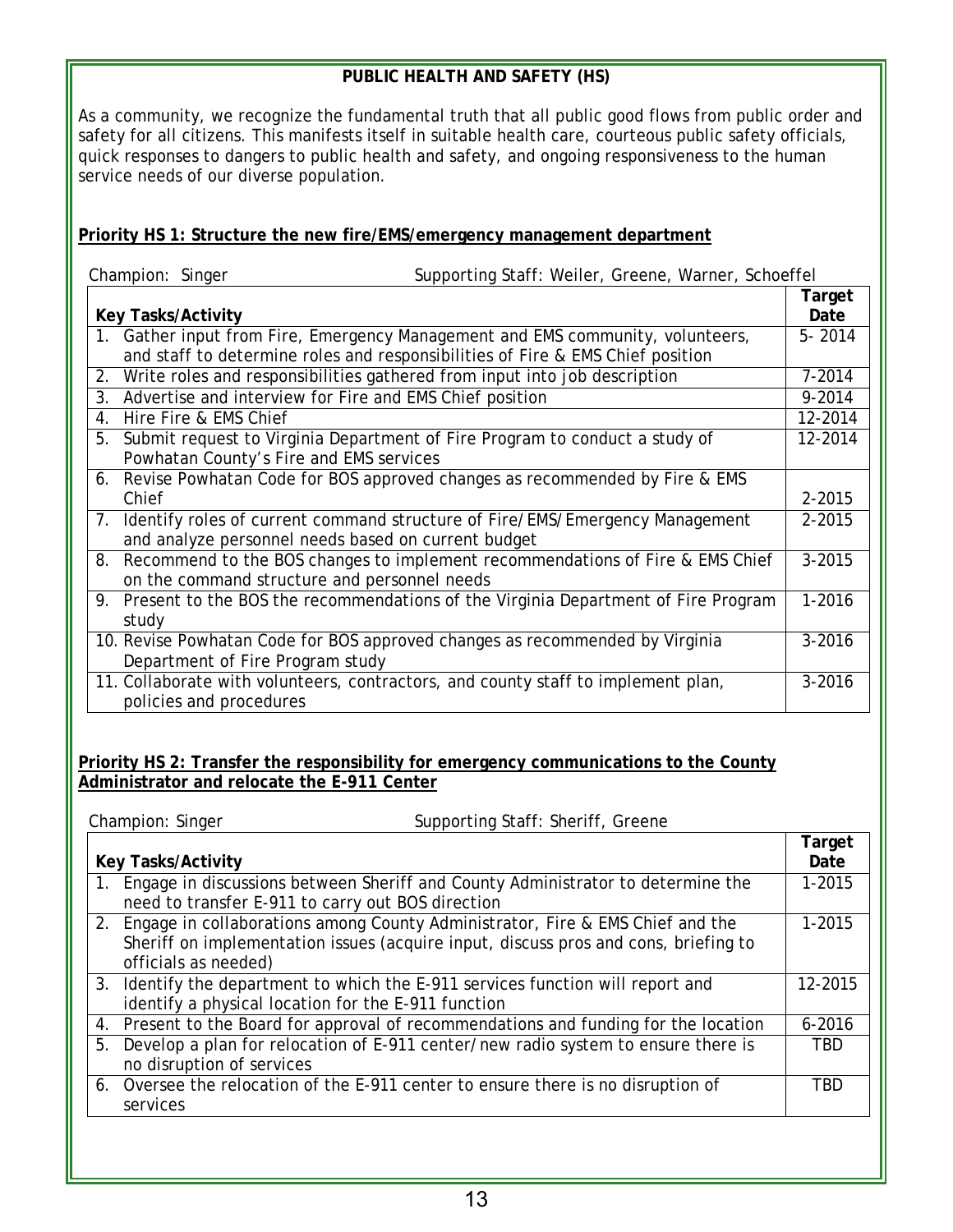#### **PUBLIC HEALTH AND SAFETY (HS)**

#### **Priority HS 3: Evaluate the needs of our population and determine how best to respond so that they grow, develop and age healthfully**

Champion: Pemberton/Weiler Supporting Staff: Howland, Woodel, Martin, TRIAD

|                                                                                            | Target     |
|--------------------------------------------------------------------------------------------|------------|
| <b>Key Tasks/Activity</b>                                                                  | Date       |
| 1. Recommend reinstatement of County funding support for Senior Connections, Senior        | $3 - 2015$ |
| Navigator, Free Clinic, YMCA, the FCS program at the Extension Office and other            |            |
| organizations which support the County's aging population                                  |            |
| 2. Assess the potential of a collaboration from agencies coming together for the           | $6 - 2015$ |
| Resource Council Meeting to determine whether this community partnership can               |            |
| address this goal (e.g., YMCA, Senior Connections, Health Department, Social               |            |
| Services, Extension Office, Recreation)                                                    |            |
| Attend the Resource Council meeting for a discussion of the possibility how<br>$\bullet$   |            |
| human service needs, including needs of the aging, might be addressed                      |            |
| Develop a needs assessment (e.g., nutrition, recreation, financial education,<br>$\bullet$ |            |
| transportation, support system, affordable housing, safety services)                       |            |
| Determine method of communication to disseminate information to community<br>$\bullet$     |            |
| (hire external with Board of Supervisors approval, or internal committee)                  |            |
| Evaluate what the assessment may bring to the table and then determine how to<br>$\bullet$ |            |
| address all needs                                                                          |            |

• Delegate to agency to begin addressing needs

#### **Priority HS 4: Develop a recreation department and plan that addresses the needs of all citizens**

#### Champion: Woodel Supporting Staff: Altman, Piper, Martin, Howland

|                                                                                  | Target     |
|----------------------------------------------------------------------------------|------------|
| <b>Key Tasks/Activity</b>                                                        | Date       |
| 1. Assess needs of department; determine whether assistance can be acquired from | 10-2015    |
| local universities to complete a community needs assessment                      |            |
| 2. Continue to analyze programs in other localities for their "fit" in Powhatan  | 11-2015    |
| 3. Develop a written plan of action for department needs                         | 12-2015    |
| 4. Determine immediate, affordable community needs and coordinate with services  | 12-2015    |
| offered by other agencies to create programs for citizens                        |            |
| 5. Present recommendations to BOS and implement plan of action if approved       | $3 - 2016$ |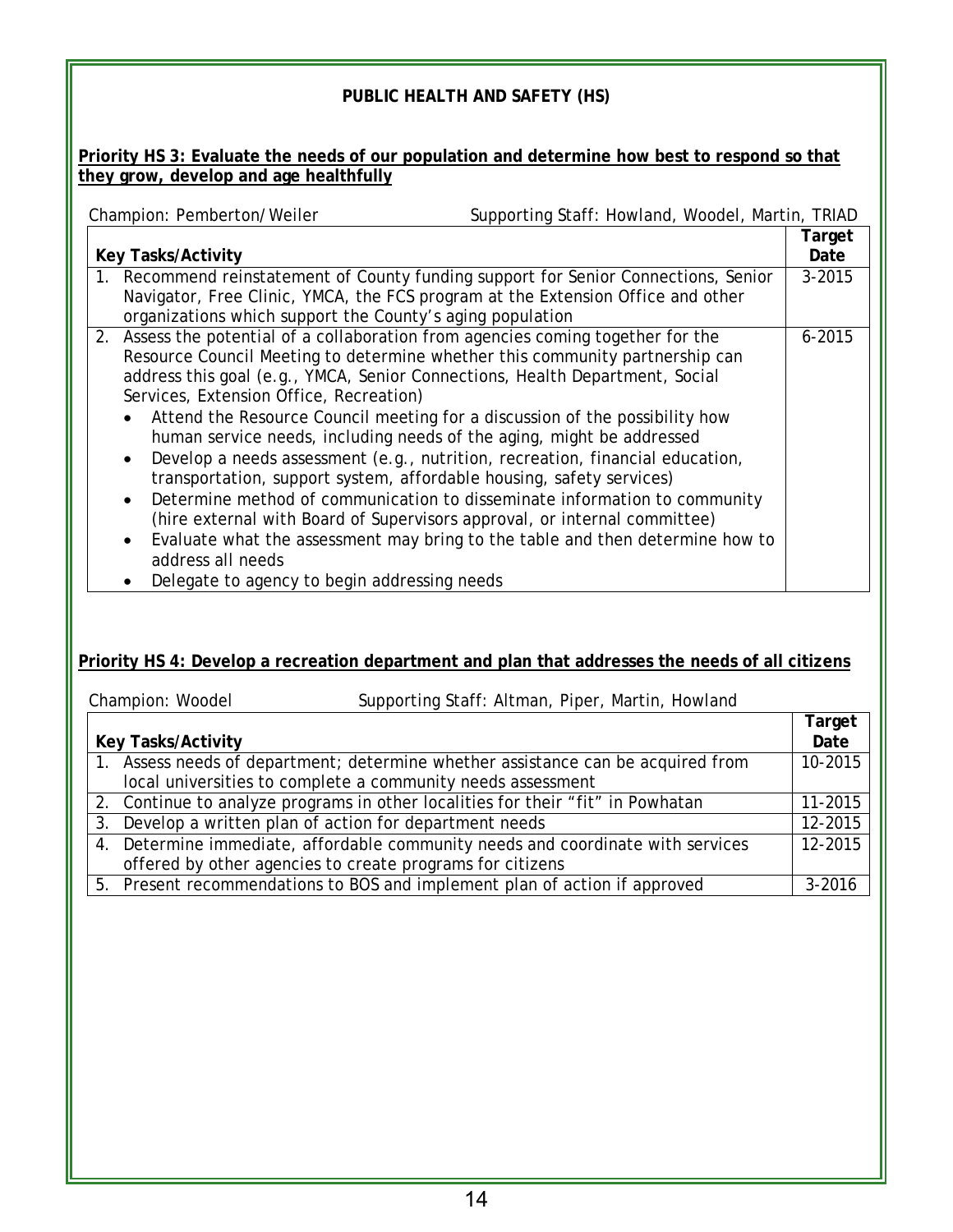#### **LIFELONG QUALITY EDUCATION (ED)**

An educated citizenry is the foundation of democratic government. We have a quality educational system that produces thoughtful, inquisitive, and productive graduates. Our system is transparent, accountable to the community, and implements cutting edge ideas that improve quality, costeffectiveness, and relevancy to the job market.

#### **Priority ED 1: Consider how future joint meetings with the School Board may be useful in achieving greater collaboration**

|    | Champion: Weiler          | Supporting Staff: Dr. Jones                                                                                                                                           |                                                      |
|----|---------------------------|-----------------------------------------------------------------------------------------------------------------------------------------------------------------------|------------------------------------------------------|
|    | <b>Key Tasks/Activity</b> |                                                                                                                                                                       | Target<br>Date                                       |
|    |                           | 1. Schedule and hold meeting of BOS Chairman and School Board Chairman to discuss<br>future joint meetings of BOS and School Board                                    | 08-2014                                              |
| 2. | <b>Board</b>              | Schedule and hold meeting of BOS Chairman, School Board Chairman, County<br>Administrator and Superintendent to discuss future joint meetings of BOS and School       | 09-2014                                              |
|    |                           | 3. Schedule and hold quarterly meetings of BOS Chairman, School Board Chairman,<br>County Administrator, and School Superintendent                                    | 12-2014<br>3-2015<br>$6 - 2015$<br>9-2015<br>12-2015 |
| 4. |                           | Schedule and hold a joint BOS/School Board workshop for School Board to present<br>the Schools Facility Study to the BOS                                              | 12-2014                                              |
| 5. |                           | Research consultants to facilitate a joint BOS/School Board workshop on<br>collaboration (Jones and Weiler)                                                           | 11-2014                                              |
| 6. | Weiler)                   | Discuss with consultant the strategy for joint BOS/School Board workshop (Jones and                                                                                   | 12-2014                                              |
| 7. | BOS/School Board workshop | Schedule and hold meeting of BOS Chair, School Board Chair, County Administrator<br>and Superintendent to discuss recommendations of consultant on strategy for joint | 12-2014                                              |
| 8. |                           | Schedule and hold joint BOS/School Board workshop on collaboration and to<br>determine if the BOS/School Board should hold joint workshops on a regular basis         | 2-2015                                               |

#### **Priority ED 2: Determine the Board's role in a workforce development strategy that supports the County's economic development plan**

| Supporting Staff: Altman, Dr. Jones<br>Champion: Weiler                               |        |
|---------------------------------------------------------------------------------------|--------|
|                                                                                       | Target |
| <b>Key Tasks/Activity</b>                                                             | Date   |
| Develop the key tasks/activities for this priority once the economic development plan |        |
| has been adopted by the BOS                                                           | TBD    |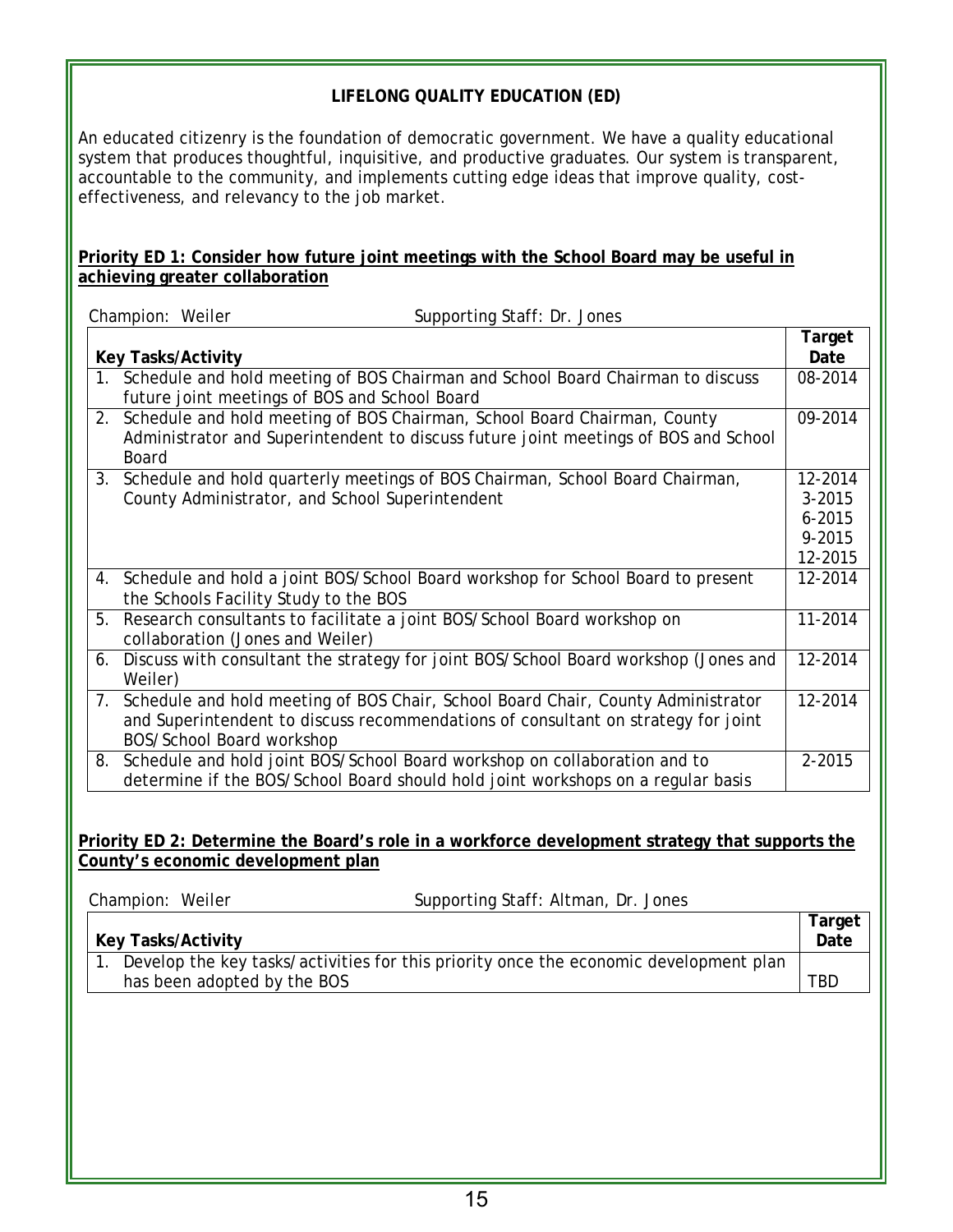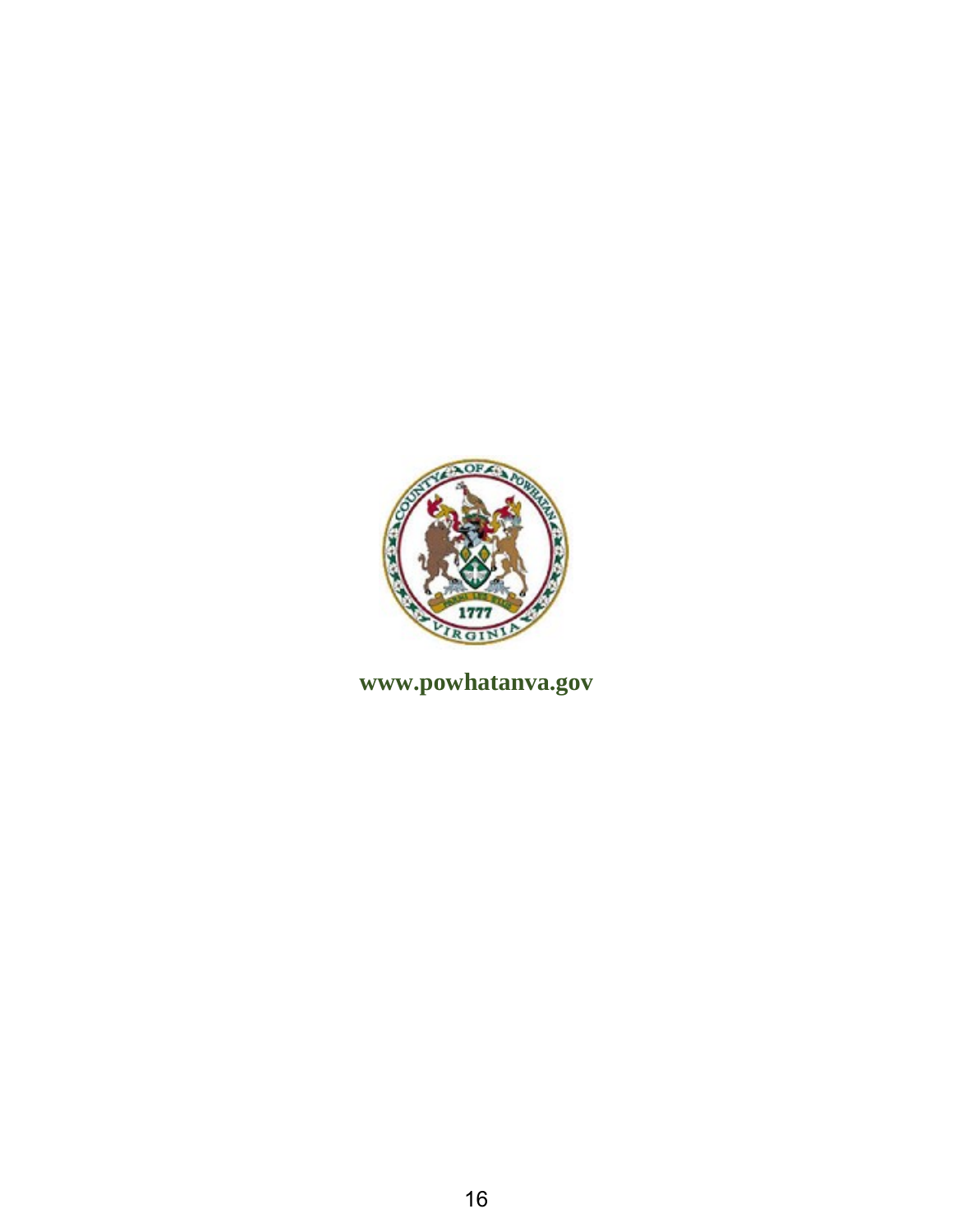#### **FISCAL ACCOUNTABILITY (FA)**

Powhatan County is a fiscally responsible, transparent, and accountable community.

#### **Priority FA 1: Develop and implement a performance-based budgeting approach that aligns the budget with the priorities, goals, and objectives of the Board of Supervisors**

| Supporting Staff: Weiler, Beach, Gradwell, Jackson<br>Champion: Schubert |                                                                                        |            |  |
|--------------------------------------------------------------------------|----------------------------------------------------------------------------------------|------------|--|
|                                                                          |                                                                                        | Target     |  |
|                                                                          | <b>Key Tasks/Activity</b>                                                              |            |  |
|                                                                          | 1. Define the performance based budgeting system to will be used                       | 7-2017     |  |
|                                                                          | 2. Train staff on mission statements, objectives, and performance measurements         | 9-2017     |  |
|                                                                          | 3. Develop a database to store and report department data                              | 10-2017    |  |
|                                                                          | 4. Develop a BOS policy that ties vision and factors to funding/budget process (How do |            |  |
|                                                                          | department objectives tie in to the Boards vision)                                     | $9 - 2018$ |  |
|                                                                          | 5. Present to the board a Performance based budget for FY 2020                         | $3 - 2019$ |  |

#### **Priority FA 2: Continue to examine, evaluate, and improve systems and processes to enhance and add to the effectiveness of government service delivery, transparency, and accountability**

| Champion: Weiler          | Supporting Staff: Jackson, Schubert                                                   |         |
|---------------------------|---------------------------------------------------------------------------------------|---------|
|                           |                                                                                       | Target  |
| <b>Key Tasks/Activity</b> |                                                                                       |         |
|                           | 1. Identify and document all completed BPR between January 2013 and present           | 9-2015  |
|                           | 2. Create an initiative to identify, document, implement and acknowledge system and   | 9-2015  |
|                           | process improvements - the "Business Process Reengineering (BPR) Initiative"          |         |
|                           | 3. Write the BPR Initiative process including acknowledgement system                  | 9-2015  |
|                           | 4. Hold a meeting of key personnel from all departments to explain the BPR Initiative | 10-2015 |
|                           | 5. Identify potential BPR, assign champion and team; develop work plan (key tasks,    |         |
| activities, due dates)    |                                                                                       | ongoing |

#### **Priority FA 3: Review and update the County's financial policies, including school funding and capital projects**

| Champion: Schubert                                                         | Supporting Staff: Beach, Gradwell, Weiler, Jackson |            |
|----------------------------------------------------------------------------|----------------------------------------------------|------------|
|                                                                            |                                                    | Target     |
| <b>Key Tasks/Activity</b>                                                  |                                                    |            |
| 1. Identify and list all the policies                                      |                                                    | 10-2014    |
| 2. Request best practices from other local jurisdictions                   |                                                    |            |
| 3. Draft policies                                                          |                                                    | 5-2015     |
| 4. Meet with BOS Policy Committee to get their revisions to draft policies |                                                    | $6 - 2015$ |
| 5. Present policies to BOS in workshop                                     |                                                    | 7-2015     |
| 6. Present policies to BOS for approval                                    |                                                    | 8-2015     |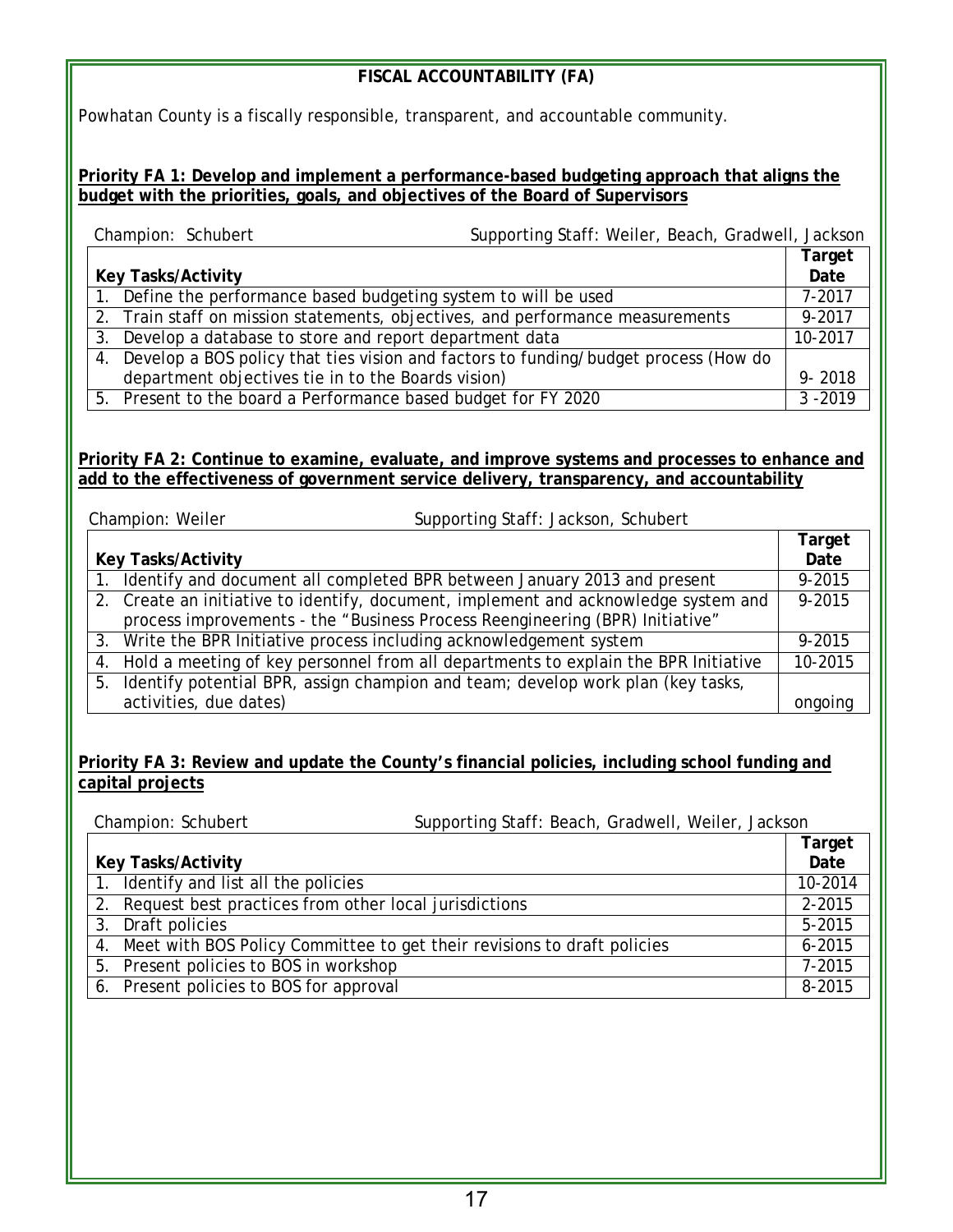| FISCAL ACCOUNTABILITY (FA)                                                                |           |  |
|-------------------------------------------------------------------------------------------|-----------|--|
|                                                                                           |           |  |
| Priority FA 4: Create an annual prioritized capital improvements plan and other capital   |           |  |
|                                                                                           |           |  |
| maintenance program with consistent viable funding sources                                |           |  |
| Supporting Staff: Altman, Weiler, Piper, Melis, Singer<br>Champion: Schubert              |           |  |
|                                                                                           | Target    |  |
| <b>Key Tasks/Activity</b>                                                                 | Date      |  |
| Schedule and hold meeting of team to determine the calendar for the FY 2016 Five-<br>1.   | 10-2014   |  |
| Year Capital Improvement Plan and Other Capital Programs (FY 2016 CIP)                    |           |  |
| Schedule and hold meeting with School Superintendent to agree to dates for CIP<br>2.      | 12 - 2014 |  |
| Hold Joint BOS/ PC workshop on the Utilities Master Plan<br>3.                            | 10-2014   |  |
| Hold Joint BOS / School Board workshop on the Schools Facility Needs Study<br>4.          | 11-2014   |  |
| Review FY 2015 CIP with Departments and incorporate changes into the FY 2016<br>5.        | 1-2015    |  |
| Incorporate Utilities Master Plan and School Board Adopted CIP into the FY 2016 CIP<br>6. | 1-2015    |  |
| Present the FY 2016 CIP to the PC<br>7 <sup>7</sup>                                       | 2-2015    |  |
| Present the FY 2016 CIP to the BOS<br>8.                                                  | 3-2015    |  |
| Recommend BOS adopt the FY 2016 CIP<br>9.                                                 | 4-2015    |  |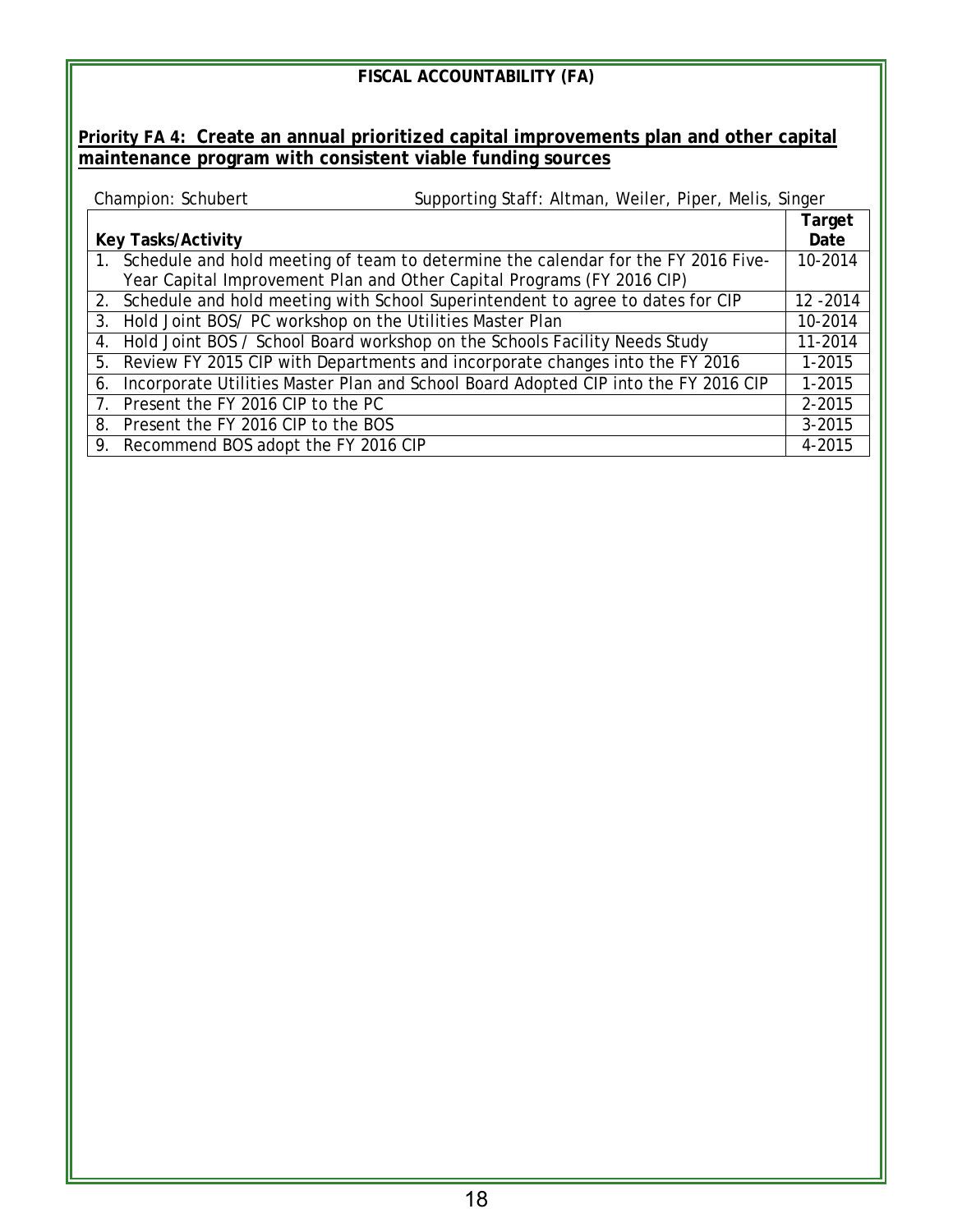| <b>INFRASTRUCTURE (IN)</b>                                                                                                                                                                 |                |  |  |
|--------------------------------------------------------------------------------------------------------------------------------------------------------------------------------------------|----------------|--|--|
| Powhatan County provides the necessary infrastructure which meets the current and future needs of<br>the County and contributes to a sustainable community.                                |                |  |  |
| Priority IN 1: Develop and adopt a utilities master plan                                                                                                                                   |                |  |  |
| Champion: Rapp<br>Supporting Staff: Melis, Altman                                                                                                                                          |                |  |  |
|                                                                                                                                                                                            | Target         |  |  |
| <b>Key Tasks/Activity</b>                                                                                                                                                                  | Date           |  |  |
| 1. Hold Joint PC and BOS workshop<br>2. Present Plan to PC for consideration                                                                                                               | 10-2014        |  |  |
| 3. Present revised Water and Sewer Service District boundaries to PC for                                                                                                                   | 1-2015         |  |  |
| consideration                                                                                                                                                                              | 1-2015         |  |  |
| 4. Present Plan to BOS for consideration of adoption                                                                                                                                       | 2-2015         |  |  |
| 5. Present revised Water and Sewer Service District boundaries to Board for adoption                                                                                                       | 2-2015         |  |  |
| 6. Implement plan as growth occurs                                                                                                                                                         | Ongoing        |  |  |
| Priority IN 2: Finalize the agreement for the Cobbs Creek Regional Reservoir<br>Champion: Weiler<br>Supporting Staff: Altman, Rapp                                                         |                |  |  |
|                                                                                                                                                                                            | Target         |  |  |
| Key Tasks/Activity                                                                                                                                                                         | Date<br>5-2015 |  |  |
| 1. Finalize negotiations with Henrico County<br>Present agreement to BOS for adoption<br>2.                                                                                                | $6 - 2015$     |  |  |
| Sign and finalize agreement<br>3.                                                                                                                                                          | $6 - 2015$     |  |  |
| Implement agreement<br>4.                                                                                                                                                                  | $6 - 2015$     |  |  |
| <b>Priority IN 3: Secure funding for water tower to serve County, Department of Corrections, and</b><br><b>Goochland County</b><br>Champion: Weiler<br>Supporting Staff: Rapp, Altman      |                |  |  |
| Key Tasks/Activity                                                                                                                                                                         | Target<br>Date |  |  |
| Funding was included in the FY 2015 State Budget<br>1 <sub>1</sub>                                                                                                                         | Complete       |  |  |
| Priority IN 4: Develop a communications infrastructure master plan for the public safety<br>communications system<br>Champion: Greene<br>Supporting Staff: Singer, Director of IT, Sheriff | Target         |  |  |
| <b>Key Tasks/Activity</b>                                                                                                                                                                  | Date           |  |  |
| Request BOS approval of funding for plan                                                                                                                                                   | 10-2014        |  |  |
| Develop RFP<br>2.                                                                                                                                                                          | 2-2015         |  |  |
| 3.<br><b>Issue RFP</b>                                                                                                                                                                     | 3-2015         |  |  |
| Review submitted proposals<br>4.                                                                                                                                                           | $6 - 2015$     |  |  |
| Request BOS to authorize County Administrator to execute contract<br>5.                                                                                                                    | 7-2015         |  |  |
| Complete plan<br>6.                                                                                                                                                                        | 12-2015        |  |  |
| Present plan to BOS for approval<br>7.                                                                                                                                                     | 1-2016         |  |  |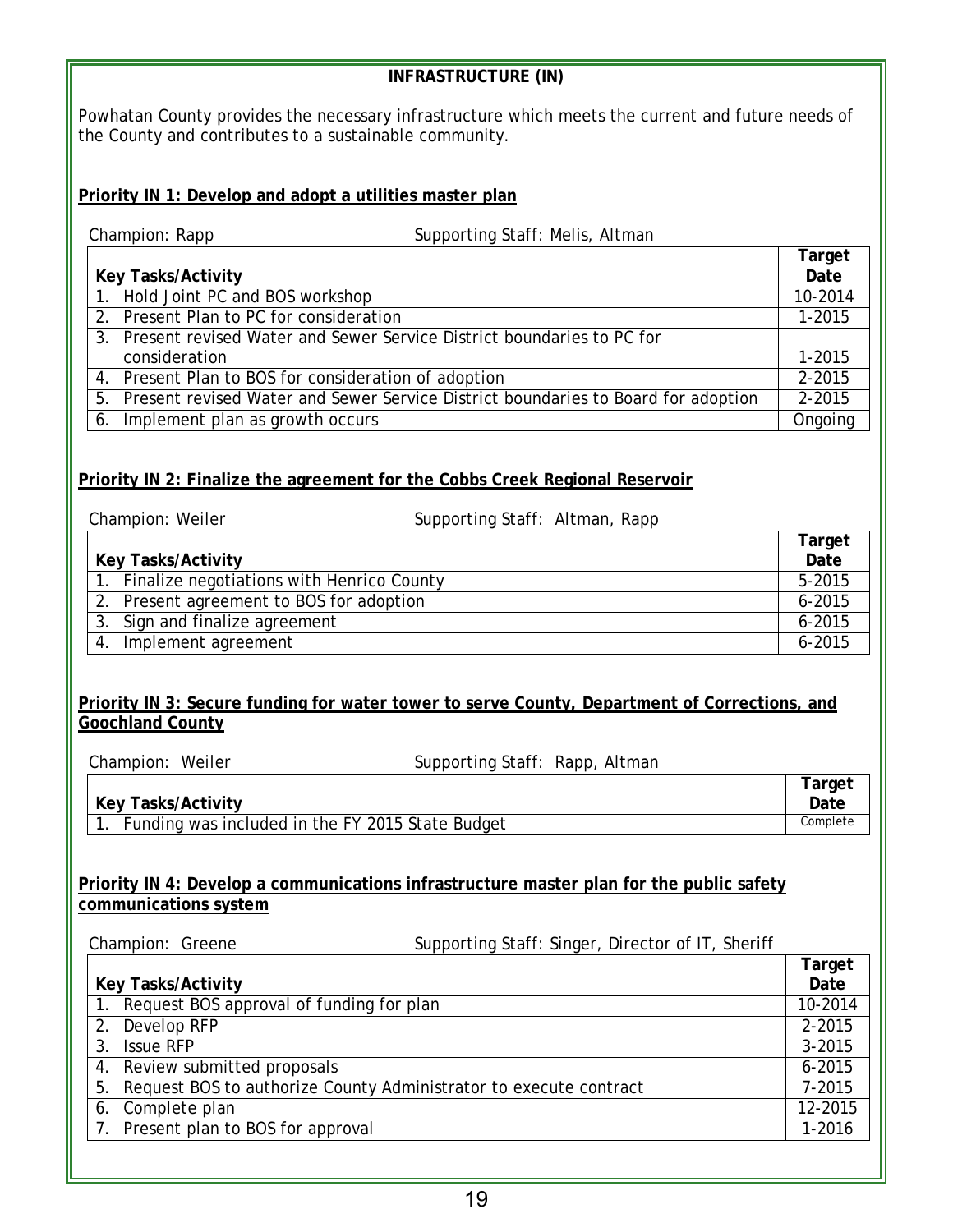| <b>INFRASTRUCTURE (IN)</b>                                                                        |                  |  |
|---------------------------------------------------------------------------------------------------|------------------|--|
|                                                                                                   |                  |  |
| <b>Priority IN 5: Develop a transportation master plan</b>                                        |                  |  |
| Champion: Altman<br>Supporting Staff: Howland, Dameron, Melis                                     |                  |  |
|                                                                                                   | Target           |  |
| <b>Key Tasks/Activity</b>                                                                         | Date             |  |
| Conduct workshop with Board on a Route 60 third lane policy                                       | 2014             |  |
| Write and present to BOS for approval a Route 60 third lane policy<br>2.                          | $6 - 2015$       |  |
| 3. Complete Route 60 East Special Area Plan funding by the MPO                                    | $6 - 2016$       |  |
| 4. Complete Route 60 Rural Area Corridor Study being done by MPO staff                            | $6 - 2016$       |  |
| 5. Conduct workshop with BOS and PC on all the transportation studies to determine                |                  |  |
| BOS expectation and desired outcome of a transportation master plan                               | 10-2016          |  |
| 6. Develop tasks and activities based on direction of BOS from workshop                           | <b>TBD</b>       |  |
|                                                                                                   |                  |  |
|                                                                                                   |                  |  |
| Priority IN 6: Develop an IT/phone master plan for the County's internal systems                  |                  |  |
| Champion: IT Director<br>Supporting Staff: Stowers                                                |                  |  |
|                                                                                                   | Target           |  |
| <b>Key Tasks/Activity</b>                                                                         | Date             |  |
| 1. Request BOS approval of funding for plan                                                       |                  |  |
| 2. Develop and issue RFP                                                                          | $6 - 2015$       |  |
|                                                                                                   |                  |  |
| 3. Request BOS to authorize County Administrator to execute contract and budget and               | 10-2015          |  |
| appropriate funds                                                                                 |                  |  |
| 4. Complete plan<br>5. Present plan to BOS for approval and funding                               |                  |  |
|                                                                                                   | $3 - 2016$       |  |
|                                                                                                   |                  |  |
| Priority IN 7: Develop a broadband master plan                                                    |                  |  |
|                                                                                                   |                  |  |
| Supporting Staff: Stowers<br>Champion: IT Director                                                |                  |  |
|                                                                                                   | Target           |  |
| <b>Key Tasks/Activity</b>                                                                         |                  |  |
| Request BOS approval of funding for plan<br>1.                                                    |                  |  |
| Develop and issue RFP<br>2.                                                                       |                  |  |
| $6 - 2015$<br>3. Request BOS to authorize County Administrator to execute contract and budget and |                  |  |
| appropriate funds<br>10-2015                                                                      |                  |  |
| Complete plan<br>4.                                                                               |                  |  |
| Present plan to BOS for approval and funding<br>5.                                                | 1-2016<br>3-2016 |  |
|                                                                                                   |                  |  |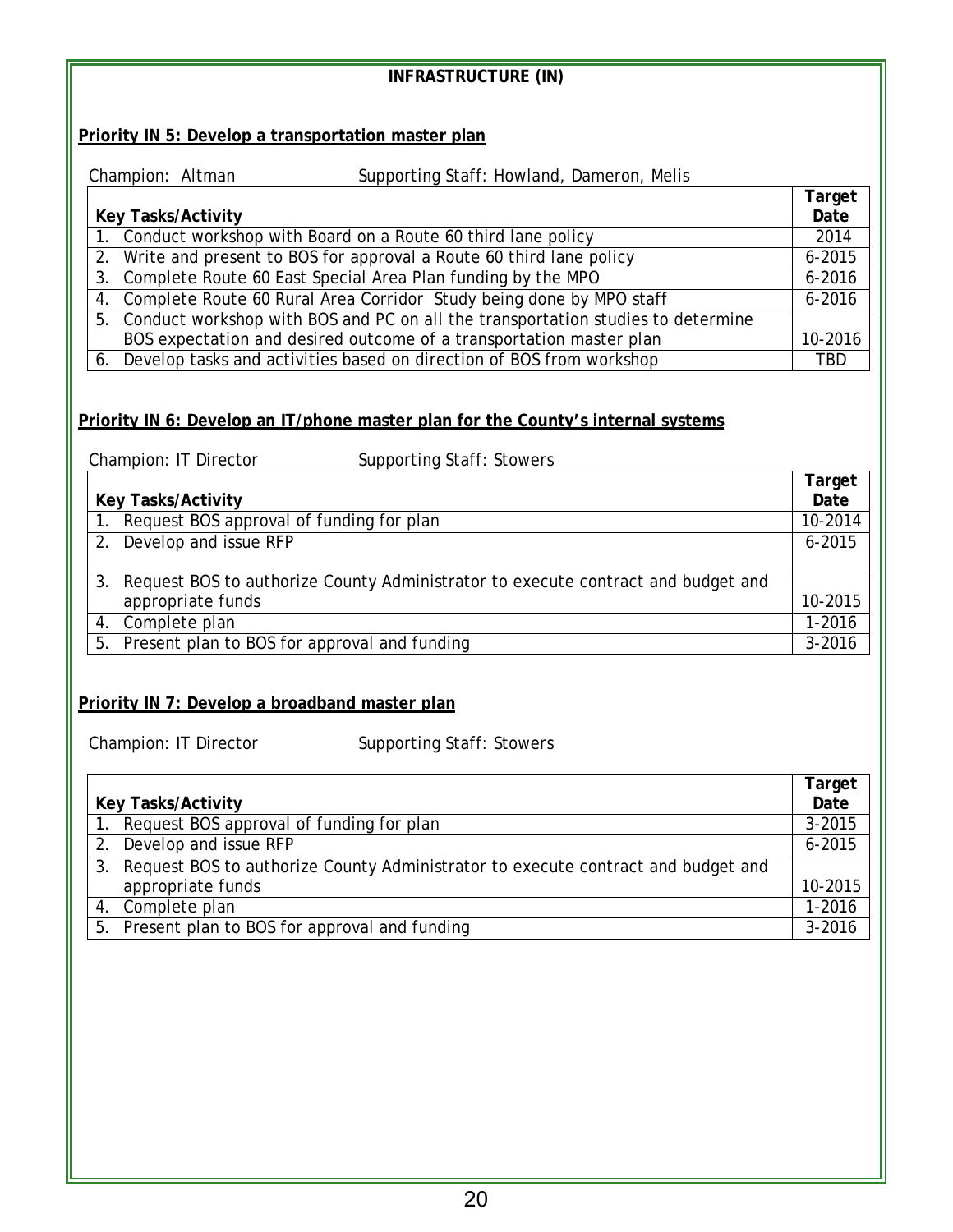#### **LOCAL AND REGIONAL COOPERATION (RC)**

Through our local and regional partnerships, Powhatan County enhances the overall quality of life of its residents. These efforts save the taxpayer the expense of "carrying the burden alone" and expand the community's ability to benefit from the common effort.

#### **Priority RC 1: Evaluate and ensure that the County has active participation in each organization in which the Board determines we must play a valuable role**

| Supporting Staff: Timberlake, Martin, Barton<br>Champion: Weiler |                                                                                      |            |
|------------------------------------------------------------------|--------------------------------------------------------------------------------------|------------|
|                                                                  |                                                                                      | Target     |
| <b>Key Tasks/Activity</b>                                        |                                                                                      | Date       |
| amount.                                                          | 1. Create a form that includes name of organization, contact, benefits, and budget   | 11-2015    |
|                                                                  | 2. Ask staff in all departments for information regarding the organizations in which |            |
|                                                                  | they currently actively participate and collaborate. County Administrator will       |            |
|                                                                  | include Board and County Administrator activity and partnerships. Describe what      |            |
|                                                                  | value being a member of the organization brings to the County                        | 12-2015    |
| 3.                                                               | Compile the data provided by the Departments                                         | 1-2016     |
| 4.                                                               | Describe what value being a member of the organization brings to the County          | 12-2015    |
| 5.                                                               |                                                                                      |            |
| 6.                                                               | Research and identify other opportunities for collaborations                         | 1-2016     |
| 7.                                                               | Evaluate new collaborations for the potential benefit to the county's projects       | $3 - 2016$ |
| 8.                                                               | Present to the BOS list and benefits of partnerships and organizations               | 5-2016     |
| 9.                                                               | Evaluate existing participation and benefits annually with recommendations for       |            |
| funding in the budget                                            |                                                                                      | Annually   |

#### **Priority RC 2: Continue to develop Board and staff relationships with regional partners**

Champion: Weiler Supporting Staff: Timberlake, Martin, Barton

|                                                                                       | Target   |
|---------------------------------------------------------------------------------------|----------|
| <b>Key Tasks/Activity</b>                                                             |          |
| 1. Encourage Staff and Board participation in local government associations           | Ongoing  |
| 2. Budget funds for Staff and Board to attend the meetings, workshops and educational |          |
| sessions of local government associations                                             | Annually |
| 3. Continue active participation in the boards and initiatives of the RRPDC           | Ongoing  |

#### **Priority RC 3: Continue to build strong relationships with our legislative delegation**

| Champion: Weiler          | Supporting Staff: Leadership Team                                                     |                |
|---------------------------|---------------------------------------------------------------------------------------|----------------|
| <b>Key Tasks/Activity</b> |                                                                                       | Target<br>Date |
| delegates                 | 1. Participate in all available opportunities to discuss County priorities with local | Ongoing        |
|                           | 2. Attend town meetings held by legislators to support their presence in the County   | Ongoing        |
|                           | 3. Supply legislators with reports and briefings on local matters                     | Ongoing        |
|                           | 4. Submit to delegation County's legislative priorities by September each year        | Ongoing        |